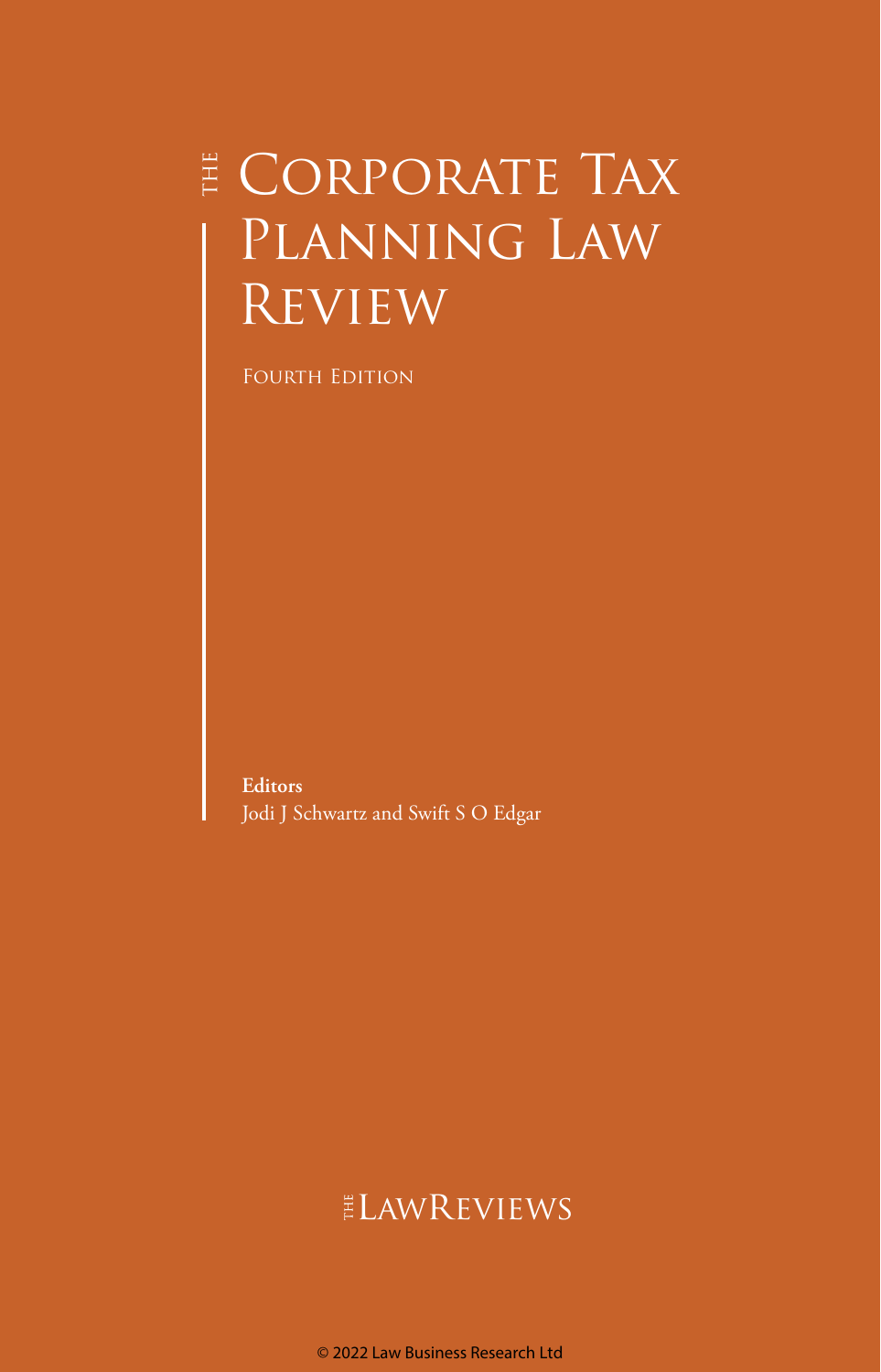# E CORPORATE TAX Planning Law Review

Fourth Edition

Reproduced with permission from Law Business Research Ltd This article was first published in May 2022 For further information please contact Nick.Barette@thelawreviews.co.uk

**Editors** Jodi J Schwartz and Swift S O Edgar

## $ELMR$  EVIEWS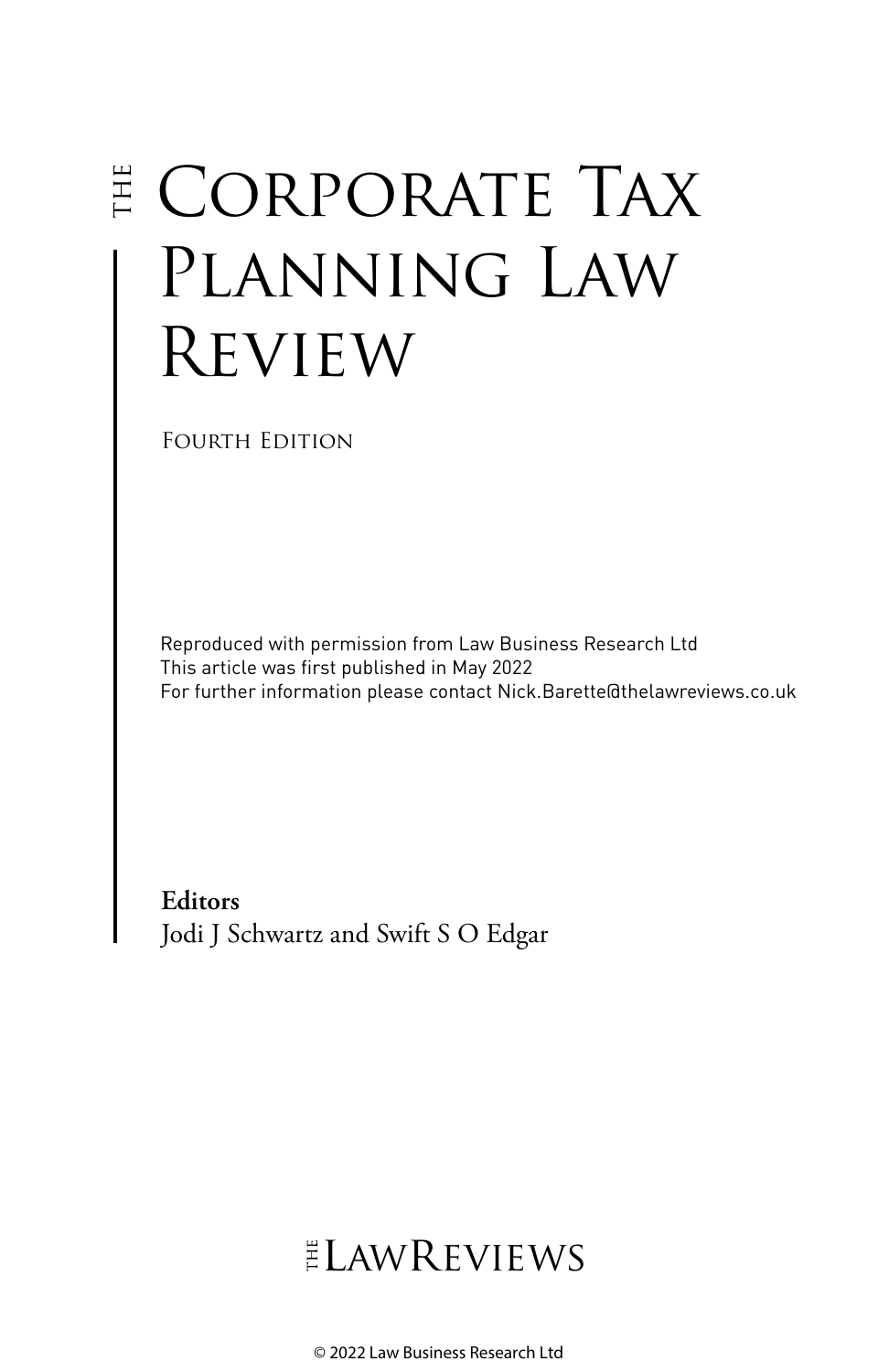#### PUBLISHER Clare Bolton

#### HEAD OF BUSINESS DEVELOPMENT Nick Barette

#### TEAM LEADER Katie Hodgetts

#### SENIOR BUSINESS DEVELOPMENT MANAGER Rebecca Mogridge

BUSINESS DEVELOPMENT MANAGERS Joey Kwok and Juan Hincapie

BUSINESS DEVELOPMENT ASSOCIATE Archie McEwan

> RESEARCH LEAD Kieran Hansen

EDITORIAL COORDINATOR Isabelle Gray

PRODUCTION AND OPERATIONS DIRECTOR Adam Myers

> PRODUCTION EDITOR Jane Vardy

> > SUBEDITOR Caroline Fewkes

CHIEF EXECUTIVE OFFICER Nick Brailey

Published in the United Kingdom by Law Business Research Ltd, London Meridian House, 34–35 Farringdon Street, London, EC4A 4HL, UK © 2022 Law Business Research Ltd www.TheLawReviews.co.uk

No photocopying: copyright licences do not apply. The information provided in this publication is general and may not apply in a specific situation, nor does it necessarily represent the views of authors' firms or their clients. Legal advice should always be sought before taking any legal action based on the information provided. The publishers accept no responsibility for any acts or omissions contained herein. Although the information provided was accurate as at April 2022, be advised that this is a developing area. Enquiries concerning reproduction should be sent to Law Business Research, at the address above. Enquiries concerning editorial content should be directed to the Publisher – clare.bolton@lbresearch.com

ISBN 978-1-80449-073-0

Printed in Great Britain by Encompass Print Solutions, Derbyshire Tel: 0844 2480 112

© 2022 Law Business Research Ltd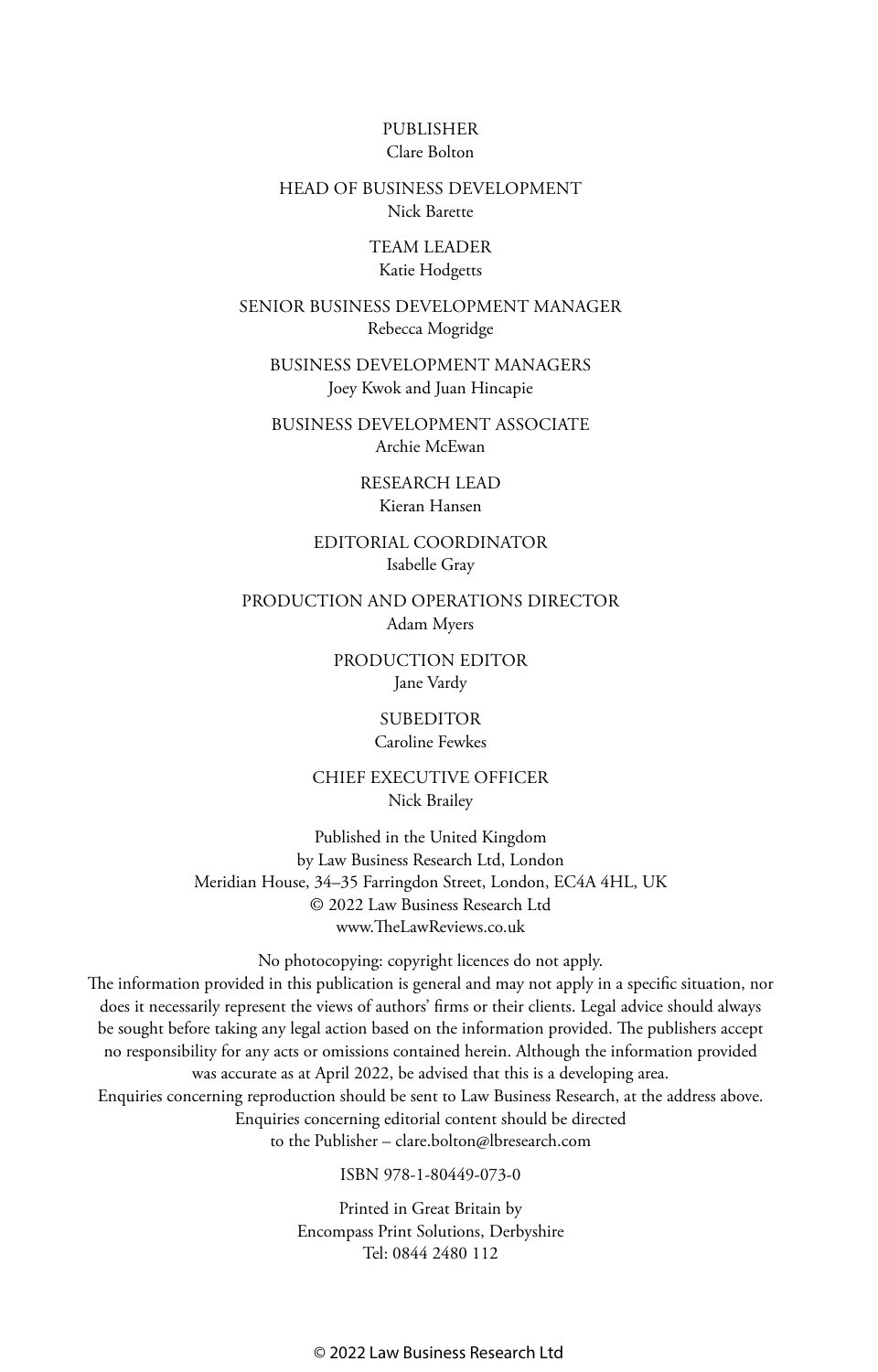## ACKNOWLEDGEMENTS

The publisher acknowledges and thanks the following for their assistance throughout the preparation of this book:

AFDO

#### ALLEN & GLEDHILL LLP

BPV HUEGEL

DELOITTE BUSINESS SOLUTIONS SA

G ELIAS & CO

GARRIDO ABOGADOS

GIANNI & ORIGONI

GREENBERG TRAURIG LLP

HENGELER MUELLER

HOLLAND & KNIGHT LLP

KIM & CHANG

LEE HISHAMMUDDIN ALLEN & GLEDHILL

LENZ & STAEHELIN

LEWIN & WILLS

MAPLES GROUP

**MINTERELLISON** 

SLAUGHTER AND MAY

TMI ASSOCIATES

WACHTELL, LIPTON, ROSEN & KATZ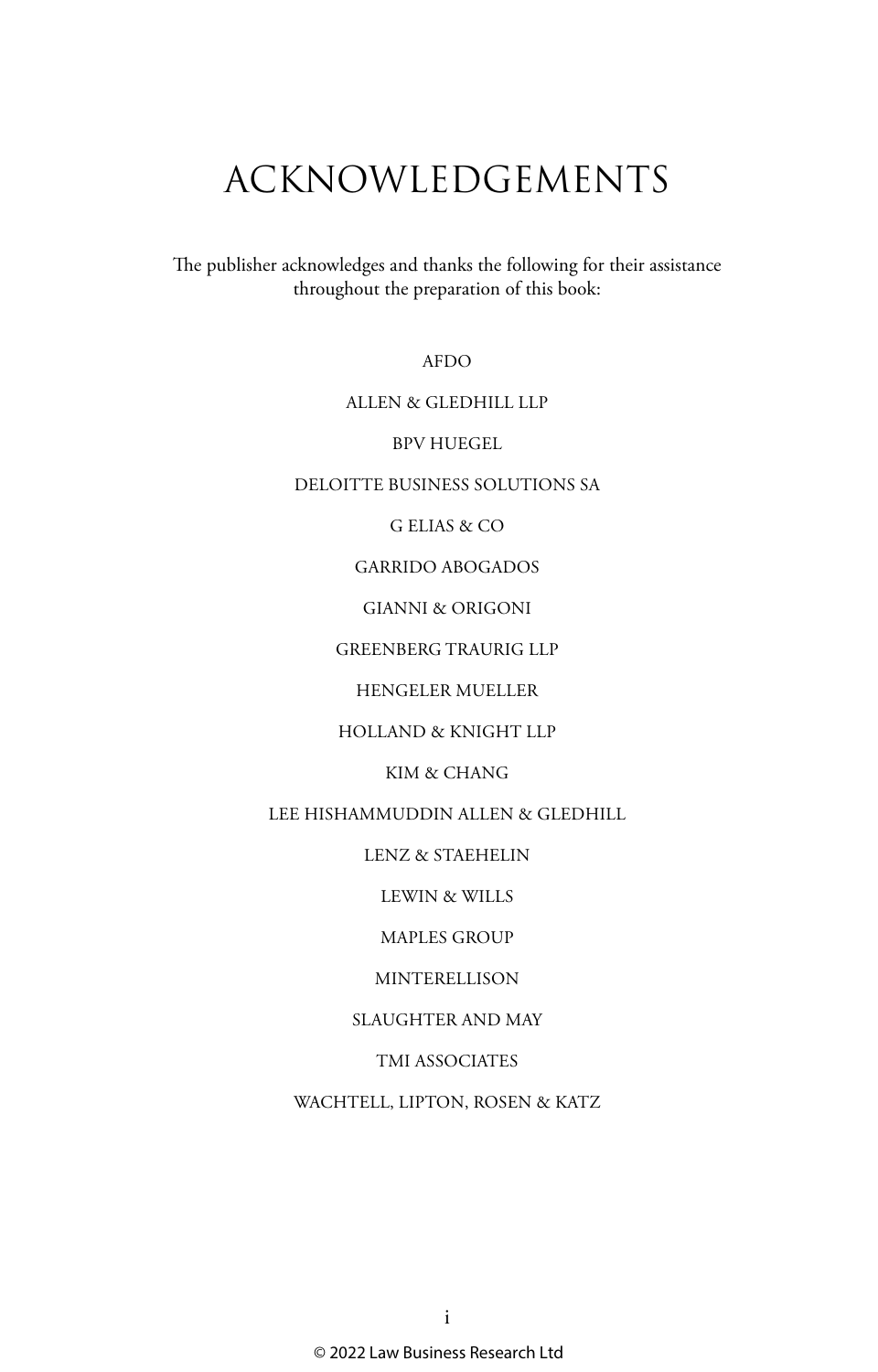# CONTENTS

|            | Jodi J Schwartz and Swift S O Edgar                                     |  |
|------------|-------------------------------------------------------------------------|--|
| Chapter 1  |                                                                         |  |
|            | Robert Yunan, Patrick Long and Wendy Lim                                |  |
| Chapter 2  |                                                                         |  |
|            | Gerald Schachner, Kornelia Wittmann, Nicolas D Wolski and Lucas Hora    |  |
| Chapter 3  |                                                                         |  |
|            | Juan Andrés Palacios, Federico Lewin, Daniela Garzón and Laura Ricaurte |  |
| Chapter 4  |                                                                         |  |
|            | Markus Ernst                                                            |  |
| Chapter 5  |                                                                         |  |
|            | Michael Stefanakis                                                      |  |
| Chapter 6  |                                                                         |  |
|            | Andrew Quinn and David Burke                                            |  |
| Chapter 7  |                                                                         |  |
|            | Fabio Chiarenza, Vittorio Zucchelli and Carmen Adele Pisani             |  |
| Chapter 8  |                                                                         |  |
|            | Hiroyuki Yoshioka                                                       |  |
| Chapter 9  |                                                                         |  |
|            | Nitin Nadkarni, Jason Tan Jia Xin and Steward Lee                       |  |
| Chapter 10 |                                                                         |  |
|            | Mario Barrera-Vázquez and Catalina Mandujano-Ortiz                      |  |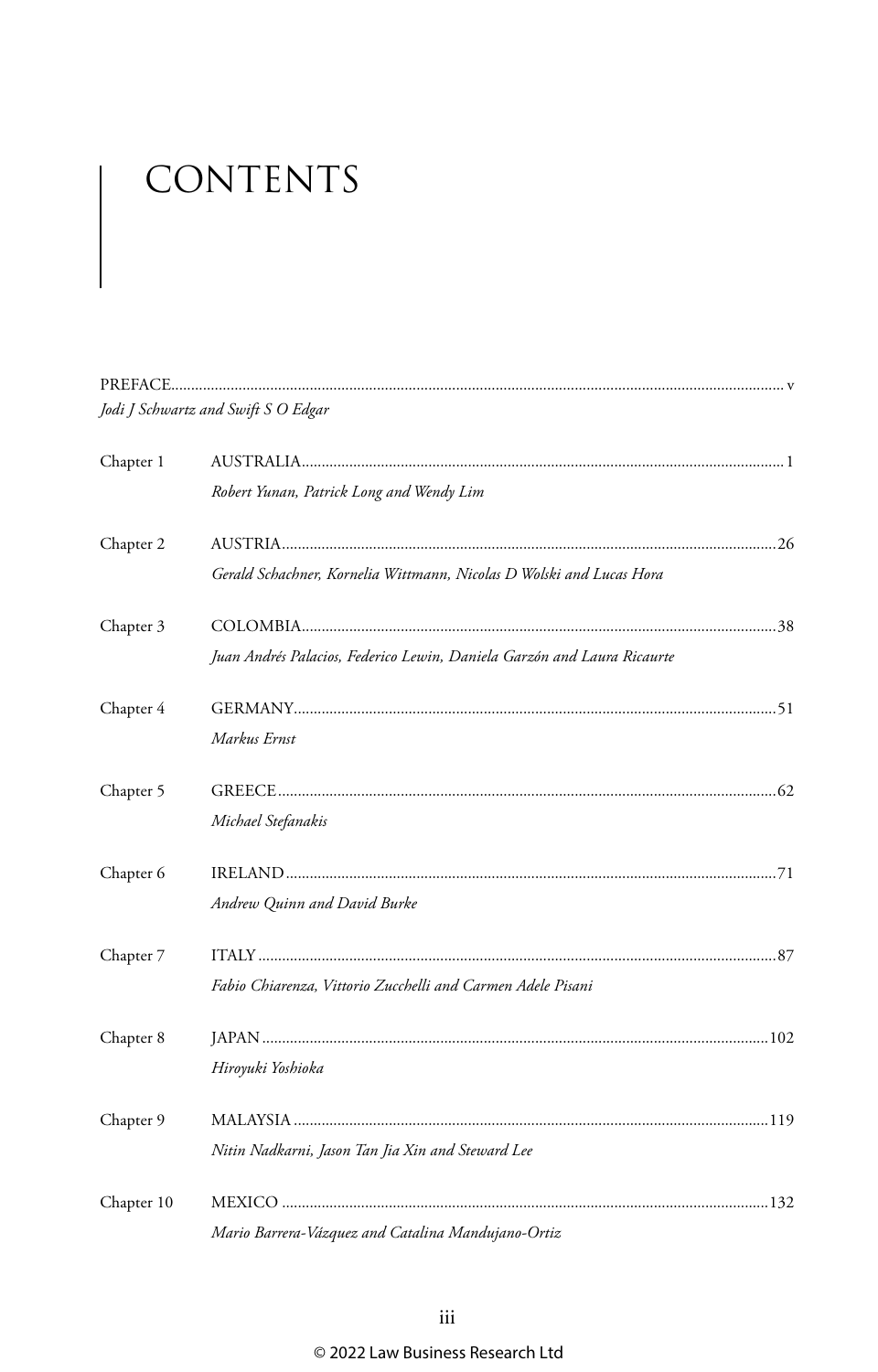| Chapter 11 |                                                                          |  |
|------------|--------------------------------------------------------------------------|--|
|            | Paul Schouten and Jairo Keeldar                                          |  |
| Chapter 12 |                                                                          |  |
|            | Stephen Chima Arubike, Marian Asuenimhen and Eberechukwu Benjamin-Akaogu |  |
| Chapter 13 |                                                                          |  |
|            | António Fernandes de Oliveira and Mónica Respício Gonçalves              |  |
| Chapter 14 |                                                                          |  |
|            | Sunit Chhabra and Ruth Sim Yi Li                                         |  |
| Chapter 15 |                                                                          |  |
|            | Im Jung Choi, Sean Kahng, Hae Ma Joong Kim and Jaehong Lee               |  |
| Chapter 16 |                                                                          |  |
|            | Manuel Lucas Durán                                                       |  |
| Chapter 17 |                                                                          |  |
|            | Floran Ponce and Jean-Blaise Eckert                                      |  |
| Chapter 18 |                                                                          |  |
|            | Emma Game, Sarah Osprey and Dominic Robertson                            |  |
| Chapter 19 |                                                                          |  |
|            | Jodi J Schwartz and Swift S O Edgar                                      |  |
| Appendix 1 |                                                                          |  |
| Appendix 2 |                                                                          |  |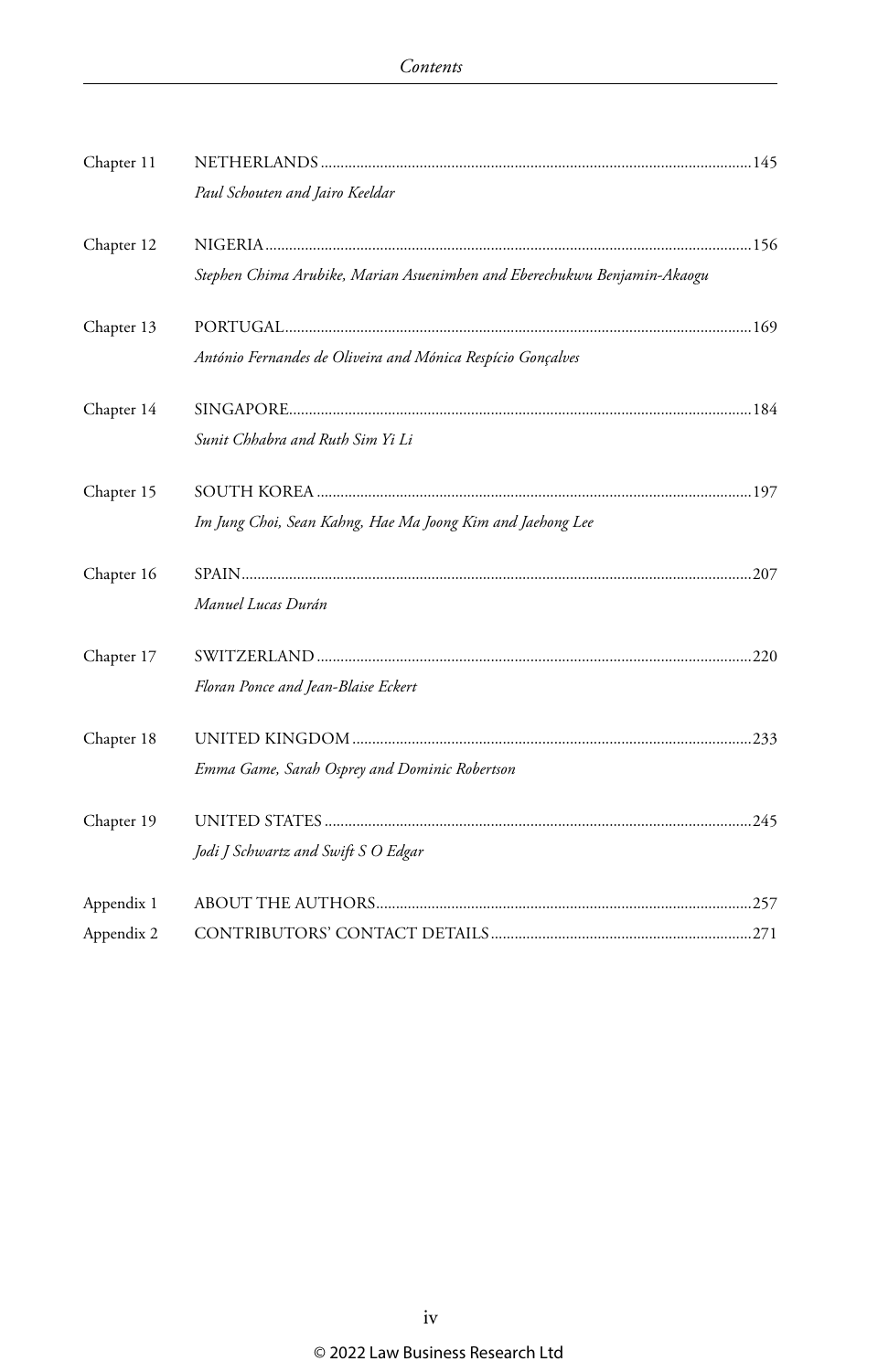## PREFACE

We are pleased to present the fourth edition of *The Corporate Tax Planning Review*. This volume contains 19 chapters, each devoted to a different country and each providing expert analysis by leading practitioners of the most important aspects of tax planning for multinational corporate groups in that country, with a particular focus on recent developments.

The jurisdictions represented in this volume are diverse and include established major economies (e.g., the United States, Germany and Korea), EU countries (both those that have become popular destinations for new business organisations and those where multinationals tend to form entities to facilitate local operations or investments), the city-state of Singapore and several nations in the Global South (Colombia, Malaysia and more). Echoing this geographical variety, *The Corporate Tax Planning Review* describes tax developments worldwide that are a response to different challenges in different places. At the same time, many countries share goals of preventing jurisdiction shopping, protecting against erosion of the tax base, promoting local investment and raising revenue. These complex and at times conflicting goals present opportunities for the well advised and traps for the unwary.

Although each chapter discusses issues at the cutting edge of tax law, the authors have contextualised their analyses with sufficient background information to make this volume accessible and useful to generalists and to tax practitioners outside each particular jurisdiction. Although *The Corporate Tax Planning Review* is by its nature an abbreviated overview, we hope it will at least serve as a workable compass to in-house counsel and outside advisers as they attempt to navigate their clients through the unsteady and sometimes uncharted waters of contemporary corporate tax planning.

We are extremely grateful to the contributors who have assiduously distilled a wealth of expertise to create this volume and to Isabelle Gray, Nick Barette and Adam Myers at Law Business Research Ltd for their editorial acumen and dedication to this project.

**Jodi J Schwartz Swift S O Edgar** Wachtell, Lipton, Rosen & Katz New York May 2022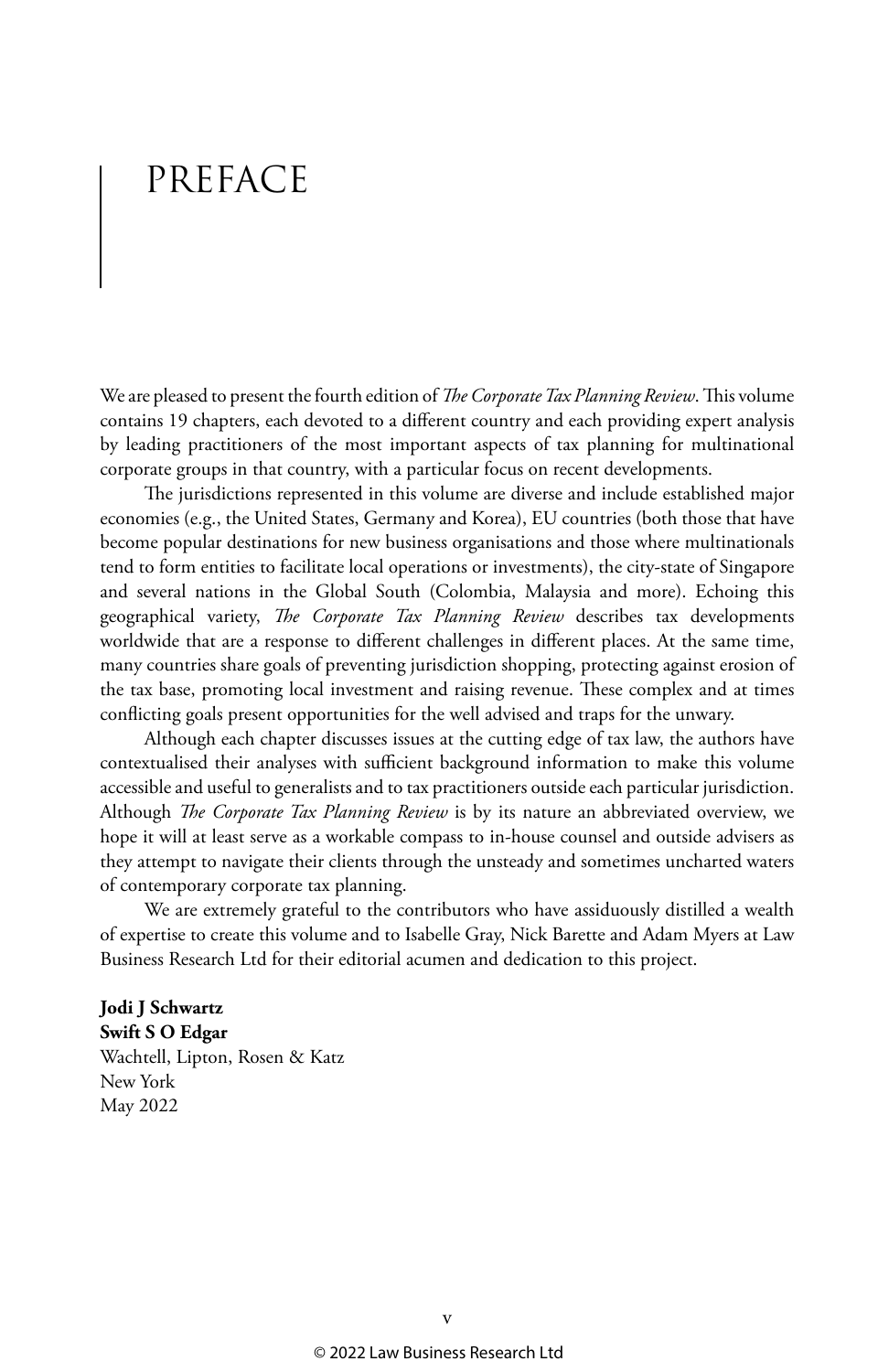**Chapter 7**

### **ITALY**

*Fabio Chiarenza, Vittorio Zucchelli and Carmen Adele Pisani*

#### **I INTRODUCTION**

During the course of 2021, the government, led by Mr Draghi, concentrated its efforts on approving a wide range of measures to limit the damage caused by the covid-19 pandemic and to kick-start recovery. The government estimated the total value of these measures for 2021 at  $\epsilon$ 73 billion (4.1 per cent of GDP).

In the context of the EU framework, the government laid down its national recovery and resilience plan, which includes critical structural reforms and investments, to support a faster transition towards a greener, more digitalised economy. A set of legislative and administrative reforms aimed at improving civil justice, tax administration and public investment have been implemented and more are to come.

#### **II LOCAL DEVELOPMENTS**

#### **i Entity selection and business operations**

#### *Italian entities*

No significant changes have been introduced. The most commonly used corporate entities<sup>2</sup> are:

- *a* joint stock companies (SpA);<sup>3</sup> and
- *b* limited liability companies (Srl).4

This chapter focuses mainly on the above corporate entities.

Although less common, legal and tax-transparent entities exist.

Finally, Italy has specific regulations for investment funds and real estate investment funds that have a contractual form;<sup>5</sup> however, they cannot carry on a pure business activity.

<sup>1</sup> Fabio Chiarenza and Vittorio Zucchelli are partners and Carmen Adele Pisani is a senior associate at Gianni & Origoni.

<sup>2</sup> These corporate forms have separate legal personality: no liability of their members.

<sup>3</sup> The SpA is the corporate form used for medium-sized and large businesses.

<sup>4</sup> The Srl is used for small and medium-sized businesses. Compared with the joint stock companies, limited liability companies offer more flexibility and autonomy in terms of the governance system.

<sup>5</sup> Certain dedicated types of limited liability companies can also be used to carry on the same activities of investment funds and real estate funds (i.e., SICAVs and SICAFs).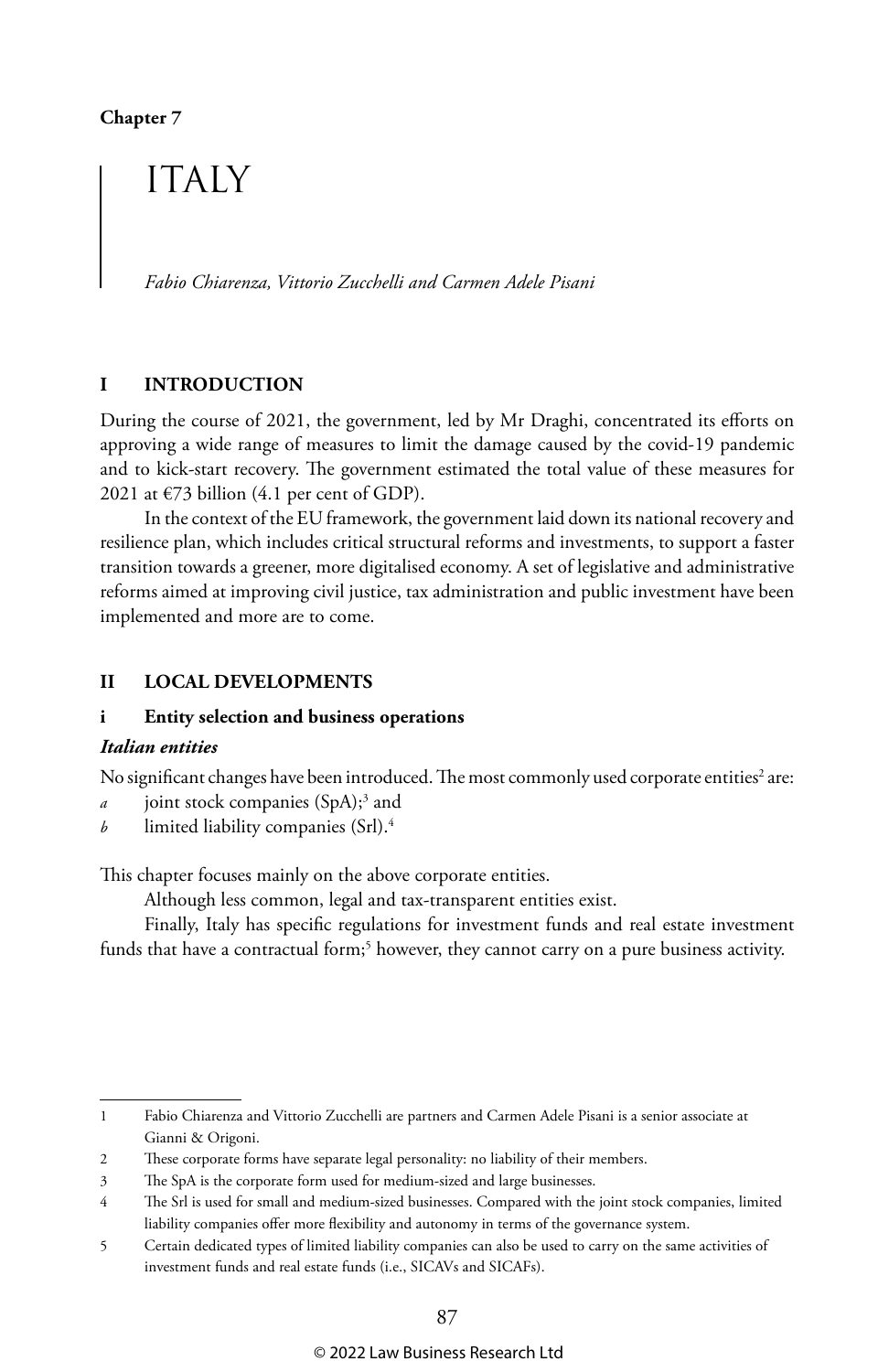#### *Tax residency*

In principle, resident and non-resident corporate entities are subject to tax. $^{\rm 6}$  Italian-resident $^{\rm 7}$ corporate entities are subject to:

- *a* Italian corporate income tax (IRES),<sup>8</sup> currently applicable at the rate of 24 per cent (which might be increased by 3.5 per cent for banks and certain financial intermediaries); and
- $b$  Italian regional tax on business activities (IRAP),<sup>9</sup> currently applicable at the basic rate of 3.9 per cent<sup>10</sup> (which might be increased to 4.65 per cent for banks and other financial institutions and to 5.9 per cent for insurance companies).

As a general rule, Italian permanent establishments of non-resident companies have the same tax treatment as Italian corporate entities.

Italian collective investment schemes are liable to IRES, though exempt.

#### *Inbound dividends*

Dividends received by Italian-resident companies are subject to IRES in the year of payment as follows:

- *a* only 5 per cent of the amount of the dividends distributed by Italian-resident companies is included in the company's IRES-taxable base;<sup>11</sup> and
- *b* dividends received from non-resident entities are subject to the same tax regime under (a), provided that certain conditions are met. $12$

Italy provides for a specific transparency rule in respect of dividends paid to Italian non-commercial partnerships (*società semplici*). In particular, for tax purposes, dividends are considered to be paid directly to the persons with an interest in the relevant Italian non-commercial partnership: accordingly, the tax treatment of the dividend payment is the one applicable to such persons.

<sup>6</sup> A resident entity is taxed in Italy on its worldwide income, whereas a non-resident entity is taxed in Italy only on items of income that are deemed to have been generated therein.

<sup>7</sup> Tax residence is identified via (1) the legal seat, (2) the place of effective management or (3) the principal business activity being in the Italian territory for more than 183 days in a given year.

<sup>8</sup> The IRES-taxable base is the worldwide income that results from the profit and loss account of the Italian-resident company for the relevant fiscal year (determined in accordance with law or the relevant articles of association and the applicable accounting principles) and adjusted according to the tax law provisions. All income derived by an Italian-resident company qualifies as business income. Positive and negative components are generally determined according to the accrual method; however, certain exceptions apply (e.g., dividends).

<sup>9</sup> IRAP is levied on the net value of the production derived by a company in each Italian region. The relevant taxable base depends on the actual activity carried out by the company.

<sup>10</sup> IRAP rate may be varied (with a ceiling) in Italian regions.

<sup>11</sup> Assuming that IRES applies at the ordinary rate of 24 per cent, the overall tax burden is equal to 1.2 per cent (i.e., 24 per cent x 5 per cent).

<sup>12</sup> In order to benefit from the partial exemption on dividends, the following conditions have to be met: (1) the distributing company is not resident in a preferential tax jurisdiction; or (2) if the distributing company is resident in a preferential tax jurisdiction, the recipient proves that the participation in the distributing company has not been held to shift profits in a country with a preferential tax regime; and (3) the amount distributed is not deductible (even partially) from the distributing company's taxable income.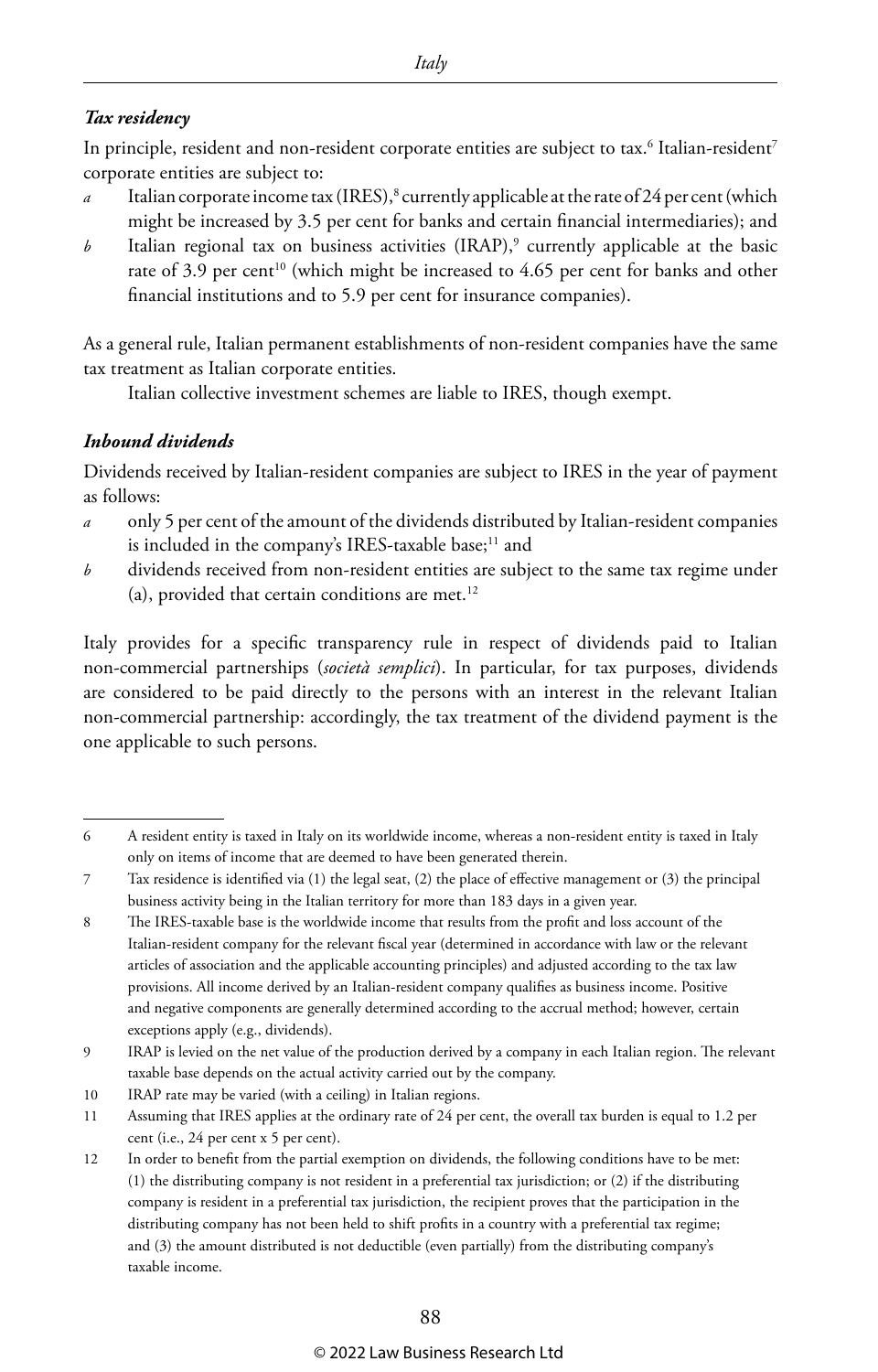For companies resident in a country with a preferential tax regime, see 'Anti-profit shifting measures' in Section II.ii.

Under certain circumstances, dividends may also be subject to IRAP.

#### *Capital gains*

Capital gains deriving from disposals of participations by an Italian-resident company is subject to IRES. However, Italian tax law provides for a specific partial exemption according to which 95 per cent of the capital gain is exempt from IRES (the 'participation exemption regime', also known as PEX). The PEX regime is subject to conditions.13

In principle, for IRES tax purposes, (1) capital losses deriving from disposals of PEX participations are not deductible, whereas (2) those deriving from disposals of non-PEX participations are deductible.

Italy provides for a specific exemption in respect of capital gains on 'qualified participations'14 in Italian-resident entities realised by collective investment funds (1) resident in the EU or the EEA (which allows for a satisfactory exchange of information) and (2) subject to regulatory supervision in their country of establishment pursuant to Directive No. 2011/61/EU.

#### *Deductibility of interest expenses*

In principle, an Italian-resident company is allowed to deduct interest and similar expenses<sup>15</sup> for each fiscal year up to the sum of (1) the amount of interest income (and similar income) received in a given fiscal year and (2) the amount of exceeding interest income (and similar income) carried forward from the previous fiscal year and not yet offset (the net interest expenses).<sup>16</sup> Net interest expenses are in turn deductible up to  $(1)$  30 per cent of the Italian company's gross operating margin, determined on the basis of the values provided for by the Italian tax law (ROL, which is similar to earnings before interest, taxes, depreciation and amortisation), and (2) 30 per cent of the exceeding ROL carried forward from previous fiscal years.

<sup>13</sup> To benefit from the partial exemption on capital gains, the following conditions have to be met: (1) the participation has been held, continuously, at least from the first day of the 12th month preceding the disposal (minimum holding period); (2) the participation was initially accounted as a long-term investment in the first financial statement closed after the acquisition; (3) the participating company is tax resident in Italy or in a country that does not have a preferential tax regime, as defined under Italian tax law, since the financial year in which the company has been acquired; and (4) the participated company has been carrying out an actual commercial activity from the first day of the third financial year preceding the transfer of the participation. Note that for participations in a holding company, the tests under points (3) and (4) must be verified at the level of the holding company's subsidiaries (the 'look through' approach). In particular, the two tests are deemed to be satisfied if they are met by subsidiaries representing the majority of the value of the holding company.

<sup>14</sup> For the meaning of 'qualified participations', see footnote 29 below.

<sup>15</sup> Note that the limitations illustrated in this paragraph do not apply to (1) Italian financial intermediaries (as defined by Italian tax law), for which interest expenses are fully deductible from the IRES-taxable base, and (2) certain entities (e.g., insurance companies and asset management companies), for which interest expenses are deductible from the IRES-taxable base up to 96 per cent of their amount.

<sup>16</sup> As a general rule, Italian tax law provides for the deduction of costs and expenses in accordance with the 'inherence' and 'imputation' principles: these items have to be (1) related to positive items concurring to the determination of the taxable income of the year and (2) recorded in the relevant profit and loss account.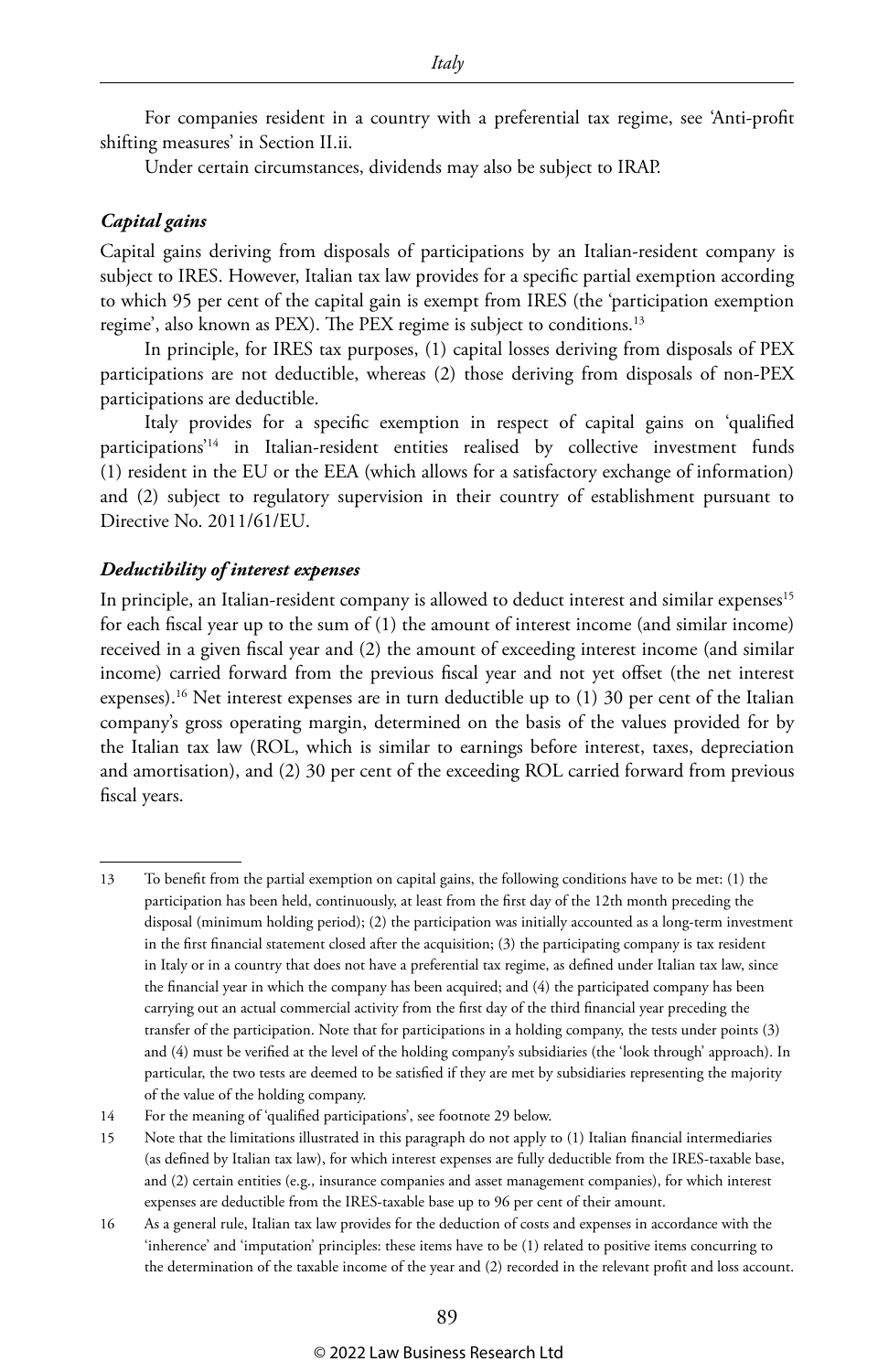Excess ROL can be carried forward with a time limit of five fiscal years, and any excess of interest income not used against interest expenses in a given fiscal year can be carried forward without time limits.

Specific rules apply, among others, to Italian-resident companies electing for the domestic tax consolidation regime (see Section II.ii at 'The IRES consolidation regime').

#### *Tax losses relief*

Tax losses may be carried forward by Italian companies without time limit. Tax losses incurred in a given fiscal year can offset the corporate tax base of subsequent tax years up to 80 per cent of the latter amount. Tax losses cannot be carried back. The 80 per cent limitation does not apply to tax losses incurred in the first three fiscal years. Certain tax losses relief exclusions apply.17 No tax losses can be carried forward for IRAP purposes.

#### *Certain tax incentives for Italian companies and investors*

Special tax regimes are available.

#### *Carried interest regime*

To make Italy more attractive to fund management companies and managers, Italian tax law provides for an irrebuttable presumption under which the 'carried interest' derived by Italian employees and managers (eligible persons) of funds, management companies and other companies from financial instruments with enhanced economic rights qualifies as financial income or capital gain (generally subject to a 26 per cent substitute tax), rather than employment income (which is taxed at marginal rates up to 43 per cent). Such presumption applies only if certain requirements are met.<sup>18</sup> If one or more requirements are not met, the carried interest is not automatically treated as employment income for tax purposes. Indeed, an analysis on the actual terms of the scheme is required to assess the nature of the carried interest.

#### *Research and development super-deduction*

Italy has recently repealed the Italian patent box regime<sup>19</sup> and introduced a cost-based incentive regime that grants, upon election, a super-deduction for qualifying research and development (R&D) expenses incurred by companies for the creation or development of intangible assets. Under this regime, 210 per cent of R&D expenditure incurred in relation to copyrighted

<sup>17</sup> For not applying these exclusions, the Italian company has to obtain a positive tax ruling from the Italian tax authorities.

<sup>18</sup> The presumption under analysis applies provided that (1) the actual investment made by all the eligible persons requires an effective disbursement greater than or equal to 1 per cent of the total investments of the relevant fund or company, (2) the carried interest is payable once all the fund investors or company shareholders have received an amount equal to the invested capital plus a hurdle rate and (3) the relevant investment has to be held for at least five years or, if earlier, until the date of a change of control of the relevant company or entity or a change of the management company of the fund.

<sup>19</sup> Under the Italian patent box regime, if certain conditions were met, 50 per cent of income deriving from the exploitation or the direct use of a software protected by copyright, patents, designs, models, processes, formulas and information relating to industrial, commercial or scientific know-how (legally protected) (qualifying intangibles) was not included in the IRES and IRAP-taxable bases. Furthermore, any capital gain deriving from the transfer of qualifying intangibles was not included in the seller's IRES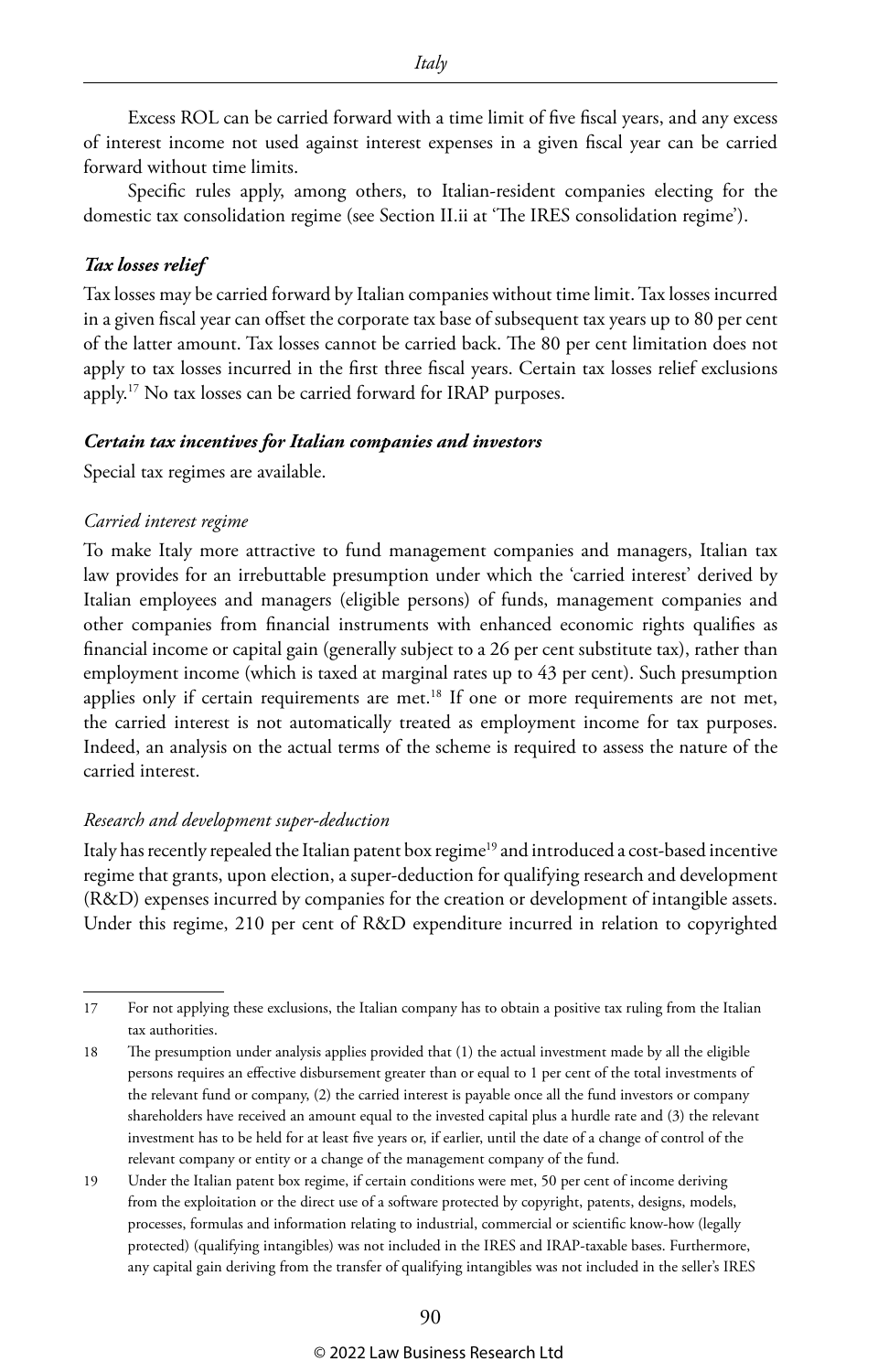software, patents, trademarks, designs and models may be deducted for purposes of IRES and IRAP.<sup>20</sup> The election<sup>21</sup> for the mentioned regime may be made by  $(1)$  Italian companies carrying on R&D activities, even if outsourced to non-related companies, universities, research institutions or equivalent entities, aimed at producing qualifying intangibles; and (2) non-Italian-resident companies carrying on the above-mentioned activities in Italy through a permanent establishment, provided that they are resident in a jurisdiction that has signed a double tax treaty with Italy and that allows an actual exchange of information.

A company electing for the regime at stake may simultaneously claim a further 20 per cent R&D tax credit on eligible costs incurred up to an annual maximum of  $\epsilon$ 4 million<sup>22</sup> (see 'Tax credits for new investments' below).

#### *Tax credits for new investments*

A tax credit is granted for investments carried out by Italian-resident companies in new tangible and intangible assets. The tax credit varies from 6 per cent to 40 per cent of the acquisition cost, depending on the nature of the investment itself and the tax period in which it is made.<sup>23</sup> Certain exclusions apply.

As of 2020, a tax credit is also granted for investments carried out by Italian-resident companies in R&D, ecological transition, high-technological innovation and designs. The tax credit varies from 5 per cent to 20 per cent of the investment, depending on the nature of the investment itself and the tax period in which it is made.

23 For tangible assets, the tax credit amounts to 6 per cent of the investment (up to  $\epsilon$ 2 million), provided that the investment is made between 1 January 2022 and 31 December 2022 (or by 30 June 2023, if the purchasing order is accepted by the seller and a 20 per cent advance payment is made by 31 December 2022). For 4.0 tangible assets, the tax credit varies from (1) 10 per cent to 40 per cent of the investment (up to €20 million), provided that the investment is made between 1 January 2022 and 31 December 2022 (or by 30 June 2023, if the purchasing order is accepted by the seller and a 20 per cent advance payment is made by 31 December 2022), and (2) from 5 per cent to 20 per cent of the investment (up to €20 million), provided that the investment is made between 1 January 2023 and 31 December 2025 (or by 30 June 2026, if the purchasing order is accepted by the seller and a 20 per cent advance payment is made by 31 December 2025). For 4.0 intangible assets, the tax credit amounts to (1) 20 per cent of the investment (up to €1 million) if it is made between 16 November 2020 and 31 December 2023; (2) 15 per cent of the investment (up to €1 million) if it is made between 1 January 2024 and 31 December 2024; and (3) 10 per cent of the investment (up to  $\epsilon$ 1 million) if it is made between 1 January 2025 and 31 December 2025.

and IRAP-taxable income, provided that at least 90 per cent of the consideration received by the seller was reinvested in the maintenance and development of other qualifying intangibles within the end of the second fiscal year following the transfer.

<sup>20</sup> If a deduction under the regime at stake is challenged by Italian tax authorities, the taxpayer can benefit from an exemption from tax penalties (ranging from 90 per cent to 180 per cent of the higher corporate income tax assessed) provided that it (1) fulfils certain documentation requirements and (2) declares in its income tax return that it fulfils these requirements.

<sup>21</sup> The election is irrevocable for a five-year period and can be renewed for subsequent five-year periods.

<sup>22</sup> For financial years from 2023 to 2031, the research and development tax credit is equal to 10 per cent with a maximum annual amount of €5 million.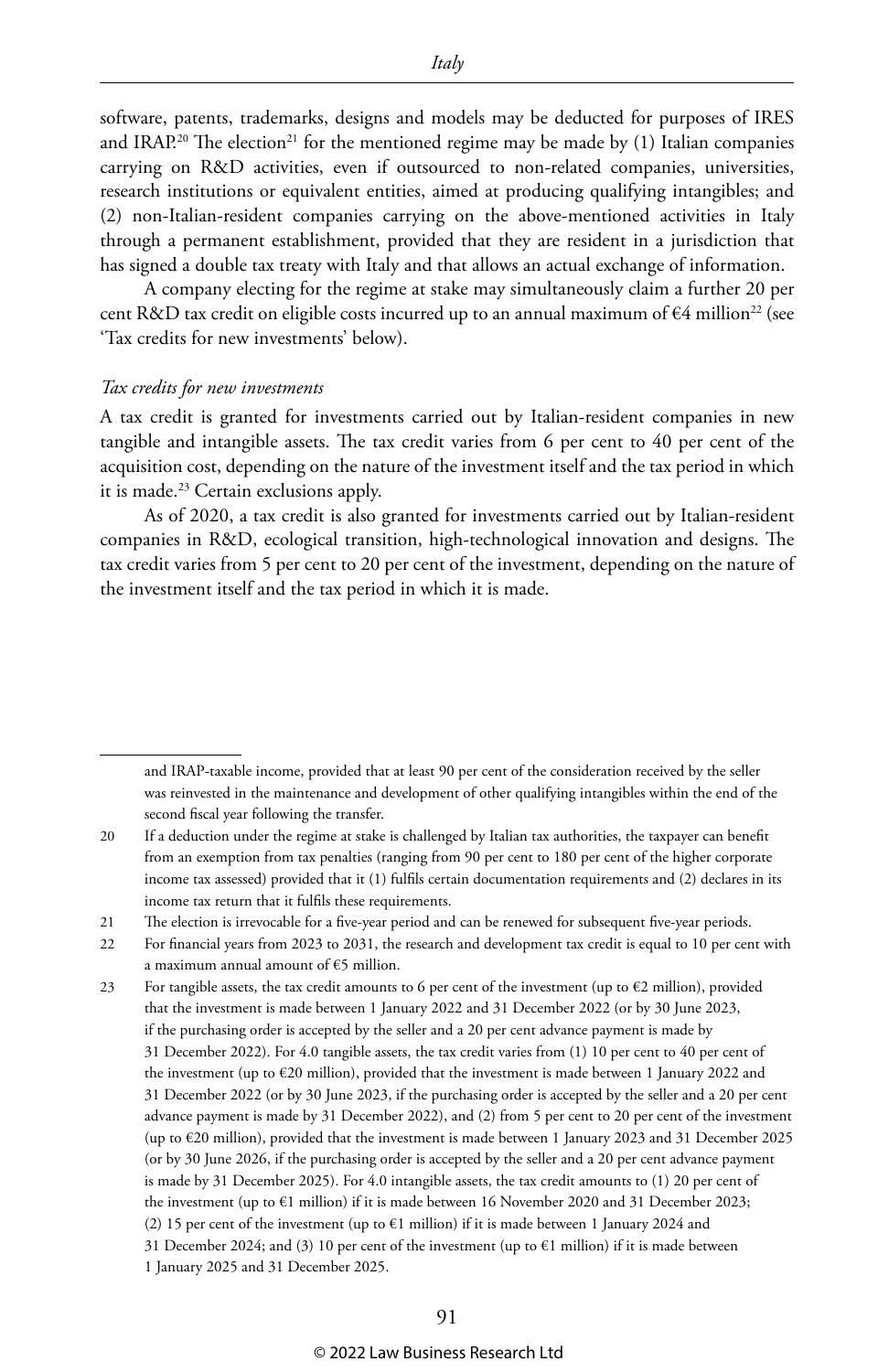#### *Tax incentives for entities investing in innovative start-ups and SMEs*

Certain tax incentives are granted to, among others, entities investing in innovative start-ups and small and medium-sized enterprises (SMEs)<sup>24</sup> (as defined under Italian law). IRES-taxable entities benefit from a deduction of 30 per cent of the invested amount (up to  $\epsilon$ 1.8 million) per year from their IRES-taxable income (with a maximum tax benefit of €129,600 per year), provided that certain conditions are met.<sup>25</sup>

#### *Step-up of Italian participations*

Under Italian tax law, it is possible to elect for a step-up of participations in unlisted Italian-resident companies held on 1 January 2022 through the payment of a 14 per cent substitute tax. Certain requirements must be met. The substitute tax applies to the value of the participations, as it results from a third-party appraisal. Such option is granted, inter alia, to foreign entities investing in the mentioned companies. This election may result in being particularly advantageous for those foreign investors who, in case of divestment of the mentioned participations, are not eligible for any tax exemption relating to capital gains.

#### **ii Common ownership: group structures and intercompany transactions**

#### *The IRES consolidation regime*

Italian tax law provides for the possibility of opting for a tax consolidation regime in the context of a group.

Italian-resident companies controlling other Italian-resident companies may elect, together with the relevant controlled entity, to include one or more of the controlled subsidiaries in a domestic tax consolidation regime. The tax consolidation regime is also available to Italian-resident companies that are controlled by the same non-resident company; in this case, the foreign holding company must appoint one of its Italian-resident subsidiaries as the consolidating company.

The tax consolidation regime allows for IRES income and losses of the adhering companies to be calculated on an aggregate basis (i.e., a consolidated taxable base is created for IRES purposes). This system allows taxable income to be offset with tax losses of companies that are party to the same perimeter of consolidation, giving the opportunity to reduce the overall tax due by the group.

Moreover, if certain conditions are met, the tax consolidation regime also allows companies to offset interest expenses against interest income of other companies and to transfer the 30 per cent ROL company's excess.26

<sup>24</sup> Several tax incentives apply at the level of innovative Italian start-ups and SMEs with the aim of helping these companies to attract, motivate and retain employees. Among others, Italy provides for a tax and social pension contribution exemption regime for employment income that relevant employees derive from the assignment of financial instruments, as well as from the exercise of option rights assigned for the purchase of financial instruments, issued by innovative start-ups and SMEs.

<sup>25</sup> Qualifying investments are those injections allocated to share or corporate capital or to share premium of the company upon its incorporation. Subsequent capital increases may also be relevant provided that certain conditions are met. The eligible investment must not exceed an overall amount of €15 million over a five-year time frame and the participations in the innovative start-up must be held for a minimum period of three years.

<sup>26</sup> The ROL excess can be transferred within the group.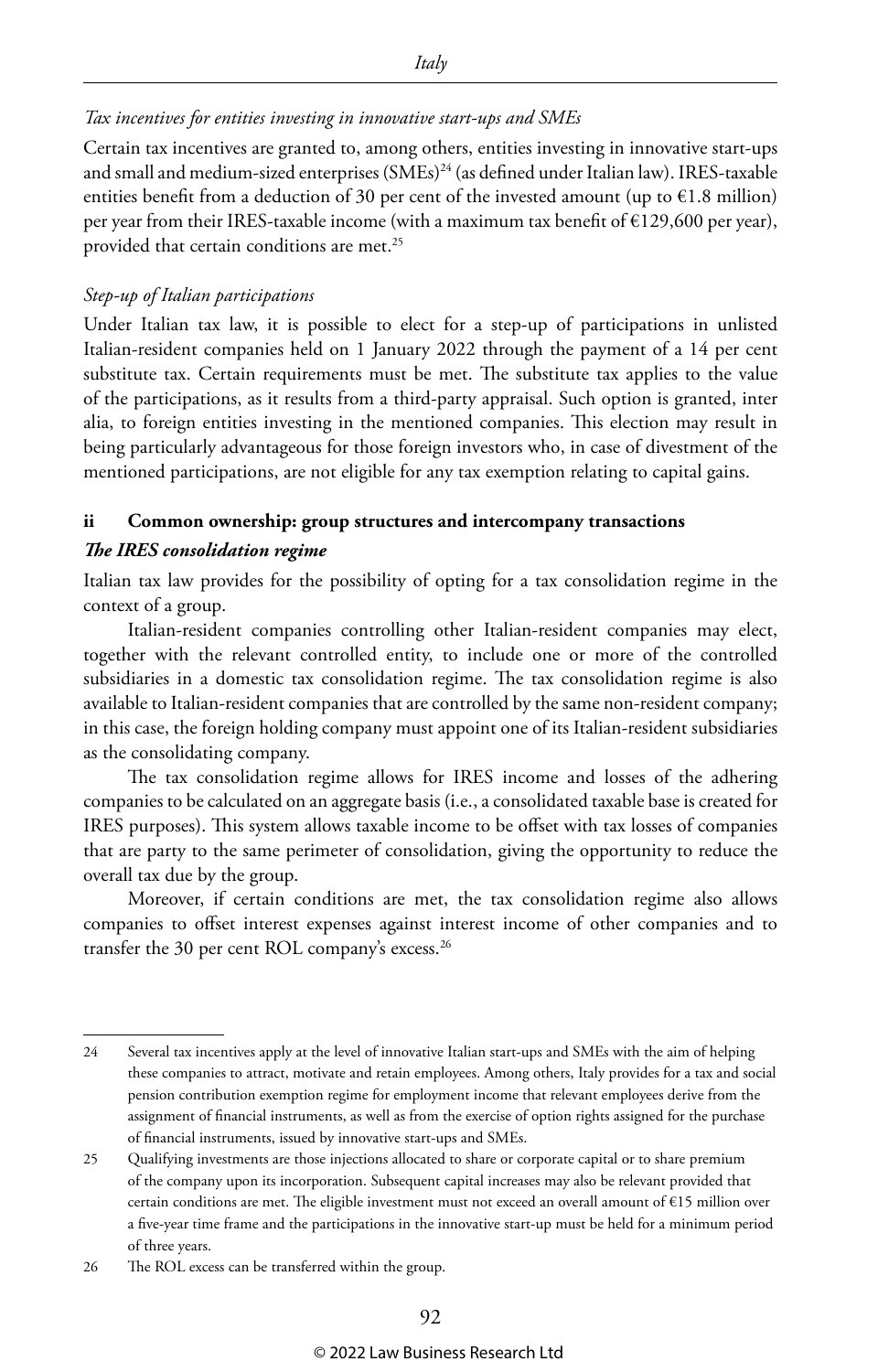The transactions occurring between companies that are party to the tax consolidation regime remain subject to their ordinary tax regime.

*Italy*

#### *The Italian controlled foreign companies regime*

The Italian controlled foreign companies regime (the CFC regime) was amended to align the domestic legislation to the EU Anti Tax Avoidance Directive (ATAD).

The CFC regime applies if Italian tax-resident individuals, partnerships, companies and entities (as well as permanent establishment of foreign entities) control, directly or indirectly, foreign companies that:

- *a* are resident for tax purposes in countries with an effective tax rate lower than 50 per cent of the Italian one; and
- *b* more than a third of their income derives from 'passive income'<sup>27</sup> or from financial leasing, insurance, banking or other financial activities, or intra-group sales or supply of low value-adding goods or services.

If the conditions above are met, then the income of the CFC is attributed to the Italian controlling person (in proportion to its interest in the CFC) and taxed in its hands. The subsequent dividend distributions are not considered to be relevant for tax purposes up to the amount of income taxed by transparency. The CFC legislation does not apply where the relevant CFC carries out an economic activity in its country of establishment.

#### *The branch exemption regime*

Italian companies can exempt income and losses made by their permanent establishments (conditions apply). The option for the branch exemption regime applies to all the foreign permanent establishments and cannot be revoked. Profits of the foreign permanent establishment are taxed as dividends when distributed to the headquarters.

#### *Domestic intercompany transactions*

In principle, there is no law provision allowing the Italian tax authorities to challenge the price of domestic intercompany transactions for IRES purposes; however, there is case law stating that prices of intercompany transactions may be challenged where those prices are not in line with the fair market value.

Some limitations exist in respect of the possibility of carrying forward losses in the context of domestic mergers if certain requirements are not met. This rule is meant to discourage mergers with the sole or main purpose being the combination of profit-making companies, from one side, with companies that have tax losses, on the other side.

Italian tax law also provides for some measures to foster group restructurings. In particular, under certain specific conditions, the contribution of certain non-portfolio interest, the contribution of going concerns and the exchange of interest granting control over companies are tax neutral.

<sup>27</sup> For example dividends, interest and royalties.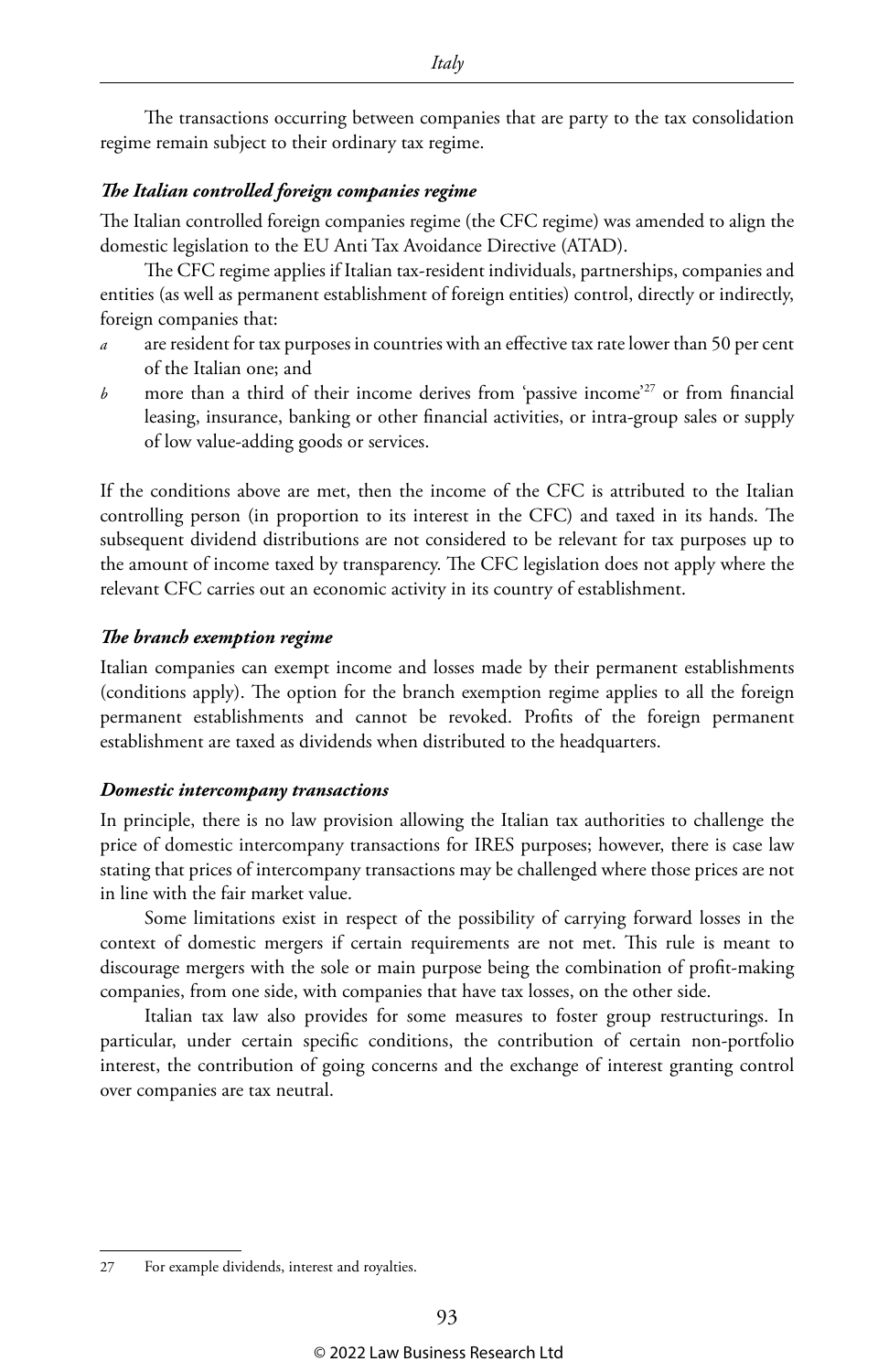#### *Anti-profit shifting measures*

In order to contrast profit shifting, in addition to the CFC legislation described above, Italy has implemented a transfer pricing regulation that is consistent with the relevant OECD guidelines.

Other measures to avoid profit shifting relate to inbound and outbound flows of passive income. For example, dividends received by Italian-resident shareholders from subsidiaries resident in low-tax jurisdictions are fully subject to tax (instead of benefiting from a 95 per cent exclusion).

The effects of the above-mentioned provision may be mitigated to the extent that the Italian shareholder is able to prove that:

- *a* the foreign company carries out a real economic activity (through the use of personnel, assets and premises) in its jurisdiction; or
- *b* the holding in the foreign company does not have the effect of shifting or localising profits in low-tax jurisdictions.

Italy also has enacted the ATAD II anti-hybrid measures. In respect of profit shifting and outbound flows, this means that, for example, under certain circumstances, where a payment is deductible for an Italian taxpayer base but not included in the taxable base of the foreign recipient, then the deduction is denied in Italy.

#### **iii Third-party transactions**

#### *Acquisition of participations or assets for cash*

Share deals and assets deals are subject to different tax treatment for the acquisition of shares or quotas.

- *a* The buyer may not be able to deduct for tax purposes depreciation of the shares or quotas.
- *b* The seller realises a capital gain or a capital loss, depending on whether the sale price is higher or lower than the tax value of the disposed shares or quotas. Except for the special regimes illustrated in Section II.i at 'Capital gains', the relevant gain or loss becomes part of the IRES-taxable base of the seller. Under certain conditions, IRAP may also apply. Non-Italian tax residents may benefit from certain specific exemptions that are set out either in the domestic provisions or in the relevant tax treaty in force between Italy and the investor's country of residence (for the impact of the Multilateral Convention to Implement Tax Treaty Related Measures to Prevent BEPS (Multilateral Instrument) (MLI) on the tax treatment of capital gains deriving from the disposal of shares or quotas in certain companies, see Section III.iii).
- $c$  For the acquisition of shares, a 0.2 per cent financial transactions tax (IFTT) applies to the value of the transaction (i.e., the sale price of shares). A 0.1 per cent IFTT applies if the acquisition is executed on regulated markets or multilateral trading facilities. Certain exemptions apply.
- *d* For the acquisition of quotas, a  $\epsilon$ 200 lump sum transfer tax (*imposta di registro*) is due.
- *e* Transfers of quotas and shares are exempt from VAT.

#### *Tax treatment of the acquisition of a going concern*

Regarding tax treatment of the acquisition of a going concern:

*a* the transaction is not tax neutral;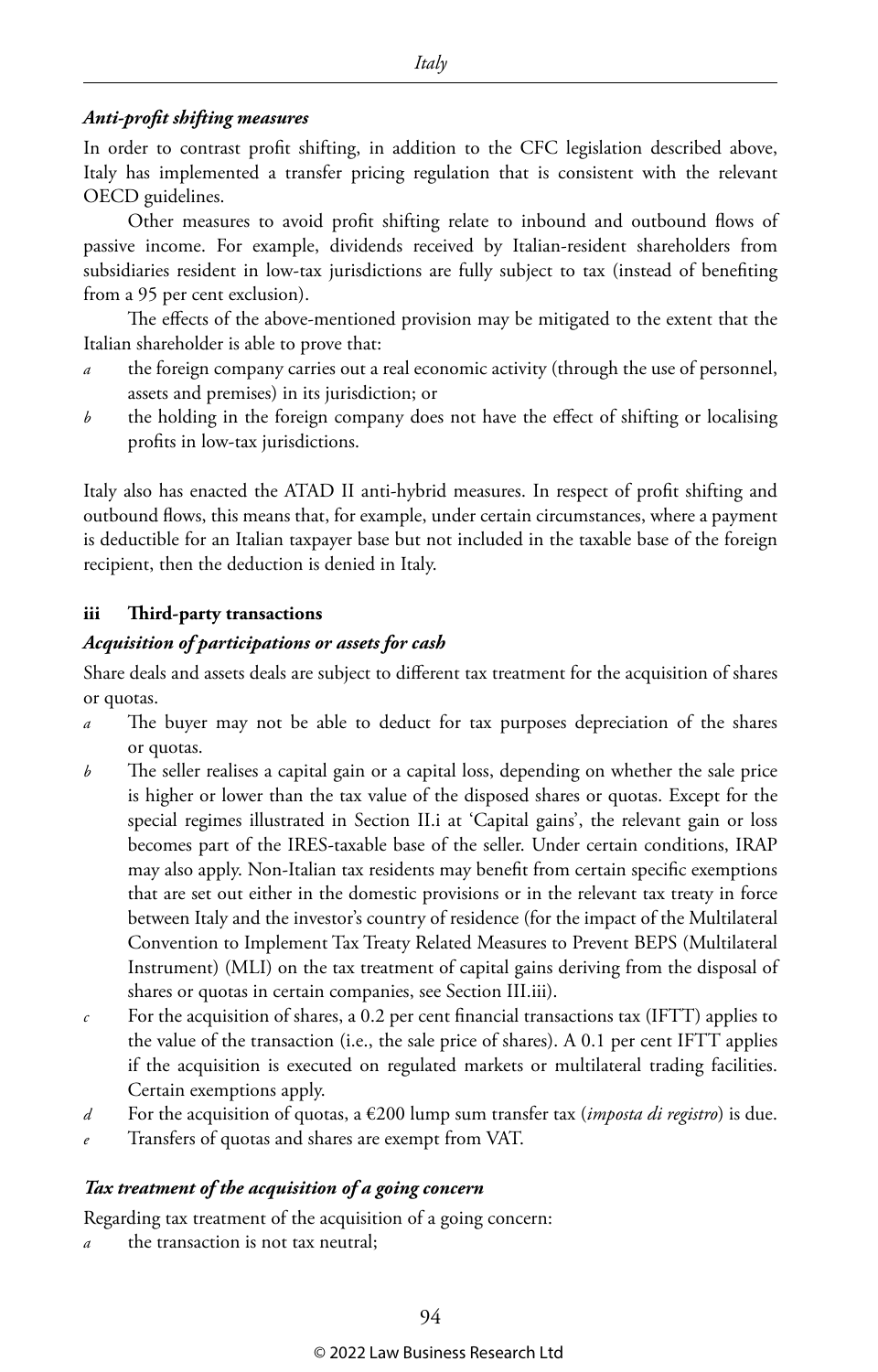- *b* the buyer enters all the relevant assets of the going concern at their current transaction values; tax amortisation will start again on the basis of the new values. The buyer may also become secondarily liable for the tax liabilities of the seller up to the value of the going concern;
- *c* the seller, where a capital gain is realised, is subject to full taxation; no IRAP applies; and
- *d* the transaction falls outside the scope of the VAT but it is subject to an *ad valorem*  transfer tax, which is payable on the value of the assets net of any liabilities; registration tax rates vary depending on the assets (e.g., a 3 per cent transfer tax is due on the goodwill, and 9 per cent transfer tax is due on real estate assets. A  $\epsilon$ 200 lump sum transfer tax applies to transfers of instrumental properties occurring in the context of the transfer of a going concern, provided that the relevant business and employment-level continuity is ensured).

#### *Reorganisation transactions*

A reorganisation between Italian-resident companies may be carried out via:

- *a* a sale against consideration of shares or quotas (see above);
- *b* a merger or a demerger; and
- *c* a contribution of participations.

#### *Mergers and divisions*

Mergers and divisions carried out by Italian-resident companies are neutral for tax purposes (i.e., they neither represent a realisation of capital gains or losses on the assets owned by the participating company nor give rise to any taxable capital gain in the hands of the shareholder of the companies involved).28

For mergers and demergers, tax losses carry-forward and interest deductibility may be limited under certain anti-avoidance rules.

If certain further requirements and conditions are met, the tax neutrality regime depicted above also applies to intra-EU mergers and demergers.

#### *Contribution of participations*

In principle, the transaction under analysis is not tax neutral. Nonetheless, for a contribution of a participation under which the receiving company acquires, reaches or increases the control over the contributed company, in exchange for its own participation, no capital gain or capital loss arises, provided that the contributing company accounts for the participation received in exchange at the tax value of the contributed participation.<sup>29</sup>

- 28 The company resulting from a merger or a demerger may elect to obtain partial or full recognition for tax purposes of the step-up in the book values of tangible and intangible assets (included goodwill) arising from the corporate restructuring by paying a substitute tax ranging from 12 per cent to 16 per cent.
- 29 Under certain conditions, the same tax treatment applies also to a contribution of a minority participation as a result of which the Italian receiving company does not acquire, reach or increase a controlling participation in another company. In particular, the rollover regime applies if: (1) the transferred participation either attributes more than 20 per cent of the voting rights in the ordinary shareholders' meeting of the acquired company (2 per cent if the shares of the acquired company are traded on a regulated market) or represents more than 25 per cent of the acquired company's share capital (5 per cent if the shares of the acquired company are traded on a regulated market) ('qualified participation') and (2) the receiving company is fully owned by the contributing company.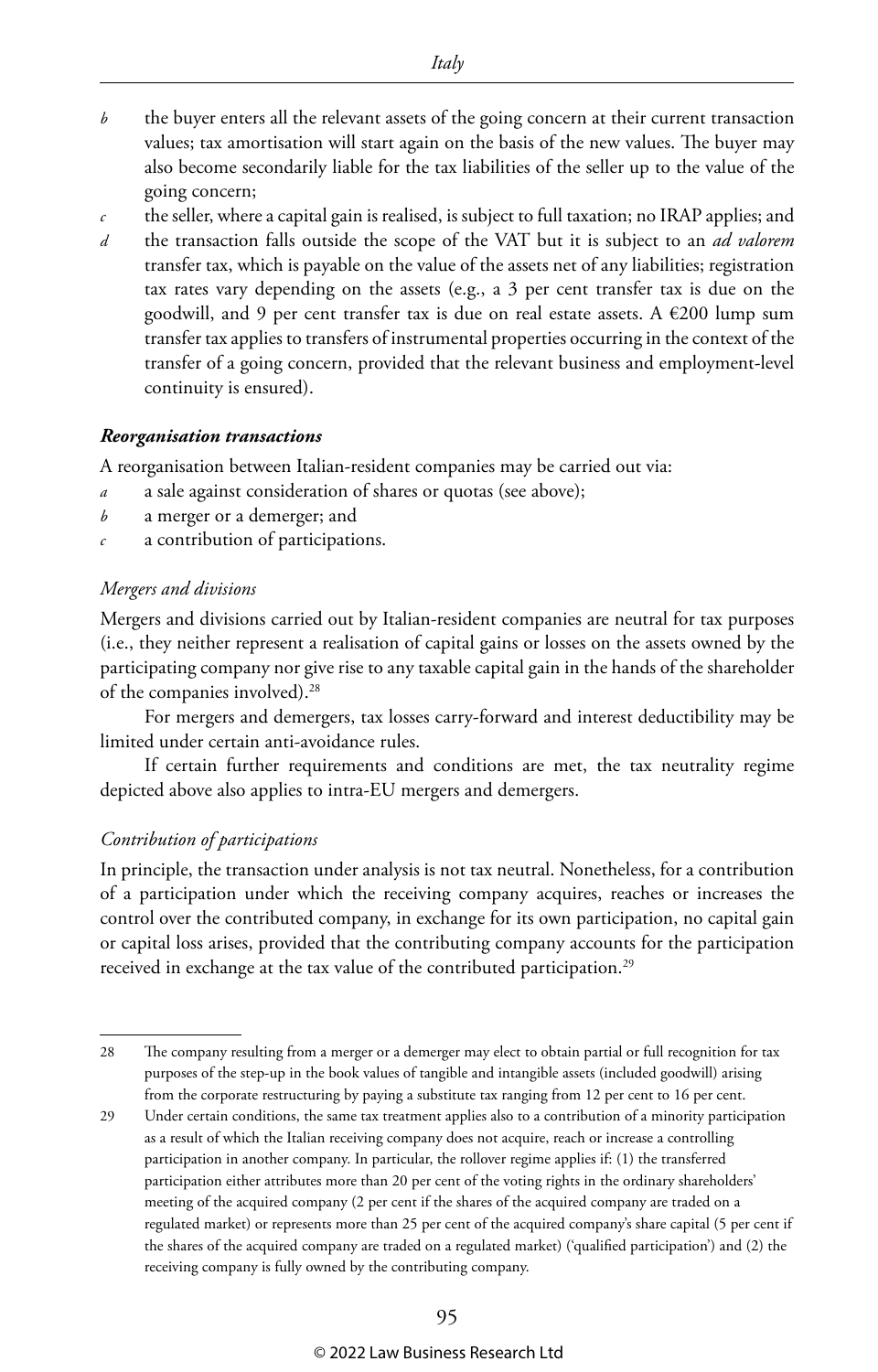As a result of the implementation of the EU Merger Directive, if certain requirements are met, the rollover regime applies to intra-EU contribution of participations. As a result, no capital gain or capital loss arises.

#### *Tax treatment of outbound flows of income*

#### *Outbound dividends*

Dividends distributed by Italian companies to non-resident companies are, in principle, subject to withholding tax in Italy at the full rate of 26 per cent. A reduced rate (1.2 per cent) applies to dividends distributed to resident companies and subject to corporate income tax either in another EU Member State or in a state of the EEA. The full domestic withholding tax rate may (1) turn out to be zero under the Parent–Subsidiary Directive or (2) be reduced or zeroed under according to the applicable double tax treaty.

Italy provides for a specific exemption from withholding for dividends paid by Italian-resident entities to collective investment funds (1) resident in the EU or EEA (which allows for a satisfactory exchange of information) and (2) subject to regulatory supervision in their country of establishment pursuant to Directive No. 2011/61/EU.

#### *Outbound interest payments*

Any interest payment (other than those that are paid in connection with bank deposits or accounts) made by an Italian company to a foreign entity is subject to a final 26 per cent withholding tax. The full domestic withholding tax rate may, however, (1) turn out to be zero under the Interest and Royalties Directive or (2) be reduced or zeroed according to the applicable double tax treaty.

#### *Outbound royalty payments*

Any royalty payments made by an Italian company to a foreign entity are subject to a final withholding tax rate of 30 per cent. In certain cases, the taxable amount of the royalty payments is reduced by 25 per cent (with an overall tax burden of 22.5 per cent – i.e., 30 per cent of 75 per cent of gross royalties). The full domestic withholding tax rate may, however, (1) turn out to be zero under the Interest and Royalties Directive or (2) be reduced or zeroed under any applicable double tax treaty.

#### *Funding structures*

As to the choice between debt and equity as sources of funds for investing in Italy, the following points of attention should be considered from an Italian tax law perspective.

#### *Debt financing*

In principle, interest expenses borne by the Italian-resident company may be deducted from the IRES-taxable income in accordance with the limitations illustrated above.

For EU intra-group debt financing, the withholding tax exemption under the Interest and Royalties Directive (the I&R WHT Exemption) applies to interest payments made by the Italian-resident company to its EU participated company, provided that the relevant requirements are met.

*Italy*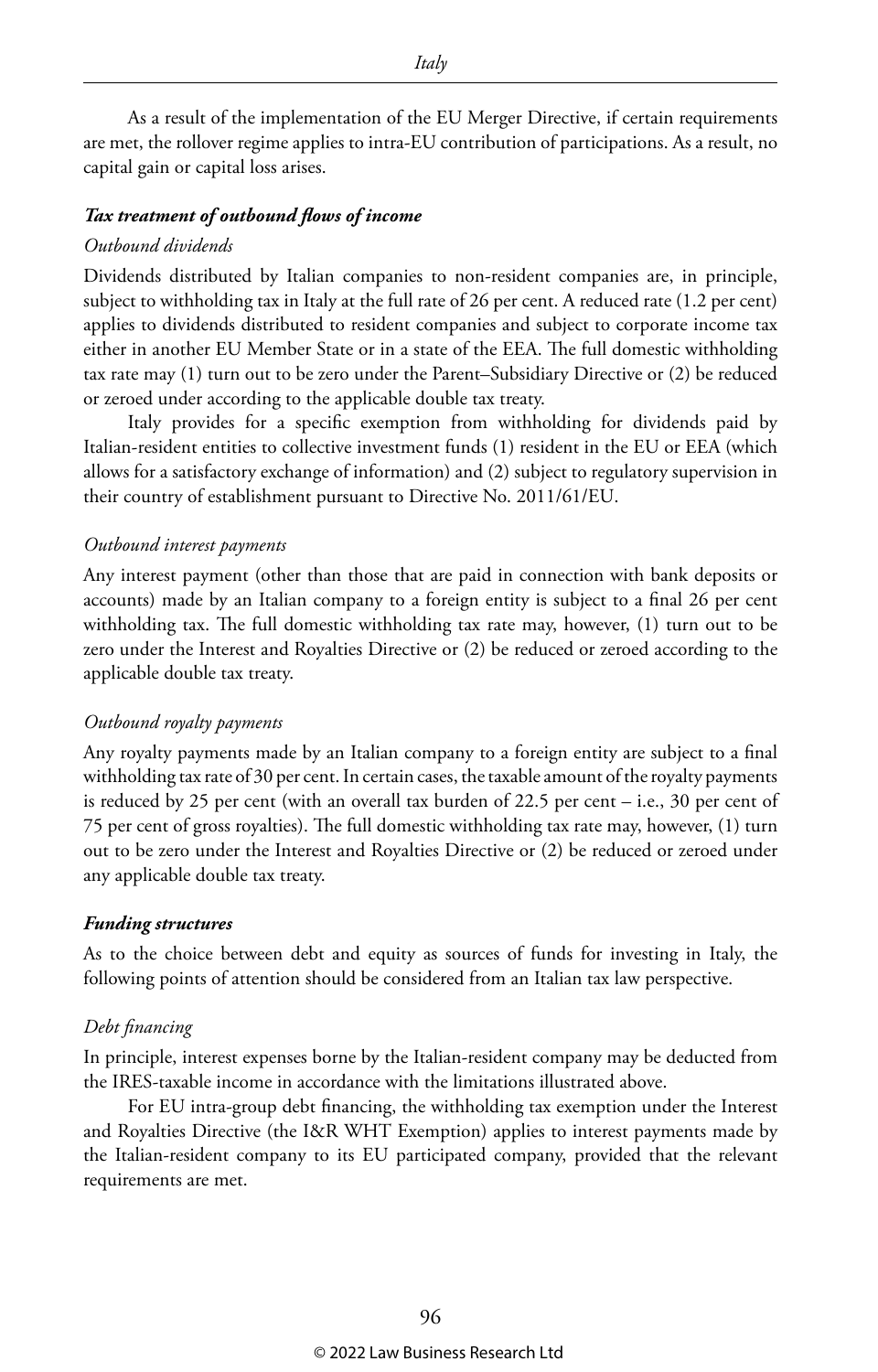For debt financing granted to Italian enterprises by, among others, EU banks, EU insurance companies and certain white-listed $30$  institutional investors, a withholding tax exemption is available for interest paid out of loans with certain features (the Loan WHT Exemption Regime).

#### *Equity funding*

With the view to strengthening the capitalisation of Italian companies, the Allowance for Corporate Equity<sup>31</sup> (ACE) has recently been reinstated. ACE allows Italian-resident companies to deduct from their IRES-taxable income a 1.3 per cent 'notional return' on certain equity increases. Excess notional return can be either carried forward without time limits or converted into an IRAP tax credit. Certain anti-avoidance provisions apply.

#### *Anti-avoidance rules*

In addition to specific anti-abuse rules, Italian tax law provides for a general anti-abuse rule aimed at counteracting those transactions that, although formally in line with Italian tax law, do not have any economic substance and have been put into place for the essential purpose of obtaining undue tax benefits.

#### **iv Indirect taxes**

The Italian VAT system is in line with the relevant European directives. VAT applies to all the supplies of goods and services that are deemed to be carried out within the Italian territory.

The standard VAT rate in Italy is equal to 22 per cent, whereas, for certain kinds of goods and services, the reduced rates of 10 per cent or 4 per cent apply.

Under certain conditions, Italian VAT law allows VAT-taxable persons with financial, economic and organisational links to be treated as a single taxable person (i.e., to become a VAT group). The VAT group has a single VAT registration number, and supplies of goods and services occurring between members of a group are not considered to be relevant for VAT purposes.

In respect of merger leverage buyout transactions carried out in Italy, the Italian tax authorities highlighted that the relevant bid company needs to qualify as an 'active' holding company in order to deduct the input VAT charged on transaction costs. Should the holding company qualify as a 'passive' holding, the VAT will not be recoverable and it will represent a cost to be capitalised or recorded in the bid company's profit and loss as an expense.<sup>32</sup>

Finally, Italy has recently introduced a plastic tax<sup>33</sup> and a sugar tax,<sup>34</sup> both of which will enter into force starting from 1 January 2023.

#### © 2022 Law Business Research Ltd

<sup>30</sup> For the purposes of the exemption, institutional investors must be established in a country that recognises the Italian tax authorities' right to an adequate exchange of information.

<sup>31</sup> Note that the 2019 Budget Law repealed the ACE regime effective as of 1 January 2019. However, the ACE regime has been restored by Budget Law 2020 effective as of fiscal year 2019.

<sup>32</sup> Depending on the relevant accounting principle.

<sup>33</sup> The plastic tax is a tax on the consumption of single-use products that have – or are intended to have – a containment, protection, handling or delivery function of goods or food products and is set at €0.45 per kg of plastic contained in the relevant product.

<sup>34</sup> The sugar tax, on the other hand, will be levied on the sale of sweetened soft drinks and will amount to (1)  $\epsilon$ 10 per hectolitre for products ready to be consumed and (2)  $\epsilon$ 0.25 per kg for the products that need to be diluted.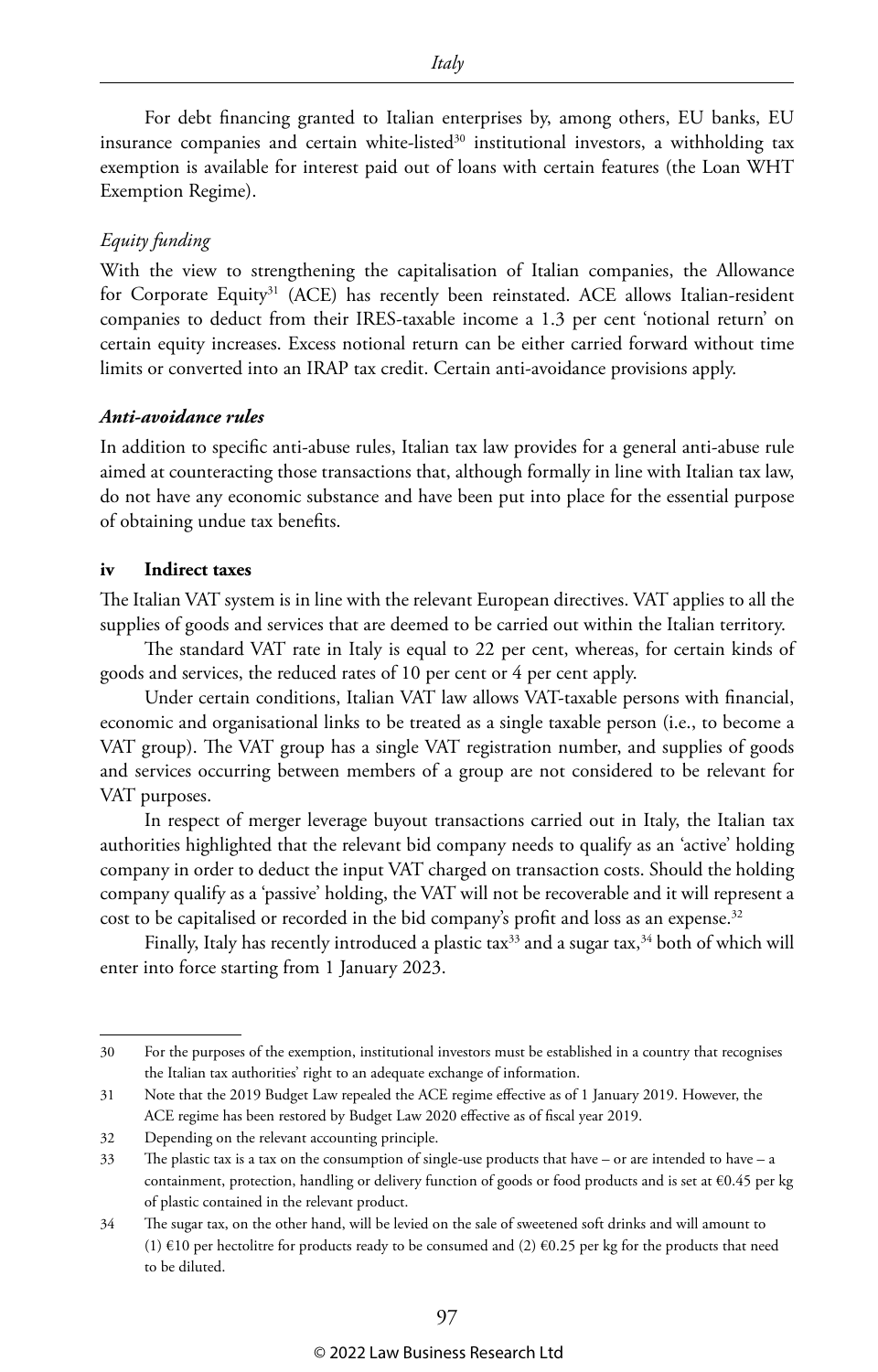#### **III INTERNATIONAL DEVELOPMENTS AND LOCAL RESPONSES**

#### **i OECD-G20 BEPS initiative**

The Italian tax system is in line with the OECD-G20 BEPS guidance and recommendations. To a certain extent, part of the anti-avoidance recommendations were already present before the BEPS project.

Italy is also in the process of ratifying the MLI (see Section III.iii).

#### **ii EU proposals on taxation of the digital economy**

Several measures have been adopted by Italy in recent years to counteract the base erosion issues of the digital economy.

The Budget Law 2018 broadened the Italian 'permanent establishment' definition by including 'a continuous and significant economic presence of a foreign company in Italy, organised in such a way that it does not give rise to a physical presence in Italy'.35

The Budget Law 2020 provides for a 'new' Italian digital service tax effective as of 1 January 2020 (the Italian DST). The Italian DST is an indirect tax applying at the rate of 3 per cent on the gross revenues (net of VAT) deriving from certain digital services supplied to users located in Italy. It applies to both resident and non-resident entities that meet the following requirements: the total amount of their worldwide revenue during the calendar year is not lower than €750 million; and the total amount of revenue generated in Italy during the calendar year from certain digital services is not lower than €5.5 million. Italian DST is mostly aligned with the European Commission's proposal (2018/0073).

#### **iii Tax treaties**

Italy has a very extensive tax treaties network (more than 100).

The treaties signed by Italy are based on the OECD Model Tax Convention.

A recurring clause in the tax treaties signed by Italy is the one giving exclusive right to tax to the 'residence State' in respect of capital gain on shares and *similia* (a provision in line with Article 13(5) of the 2017 OECD Model).

However, significant changes in the taxation of capital gains from the sale of shares could occur as result of the ratification of the MLI. Indeed, Italy is a party to the MLI and has signed the instrument but has not ratified it yet, but it seems that Italy will elect to amend its existing treaties and implement the rule now contained in Article 13(4) of the 2017 OECD Model (to the extent that the other relevant treaty partner makes the same choice).

In a nutshell, this paragraph provides for taxation in Italy on the capital gains on shares that derive 50 per cent or more of their value from immovable properties. In other words, when the MLI is ratified (and subject to the election of the other treaty partners), differently from what happens with capital gains on other kinds of shares, capital gains on Italian real estate companies will be subject to tax (also) in Italy.

Among others, Italy signed a new tax treaty with China.<sup>36</sup> This treaty mainly follows the OECD Model and some of its newest amendments, such as:

<sup>35</sup> As a consequence, in line with BEPS Action 1, the elements that could be considered for assessing the presence of a permanent establishment in Italy may also be (1) the amount of revenue realised in the Italian market, (2) the use of a local digital platform to carry out its business, (3) the number of Italian customers per month and (4) the conclusion of online agreements with Italian customers on a regular basis.

<sup>36</sup> This treaty will replace the previous one signed in 1986.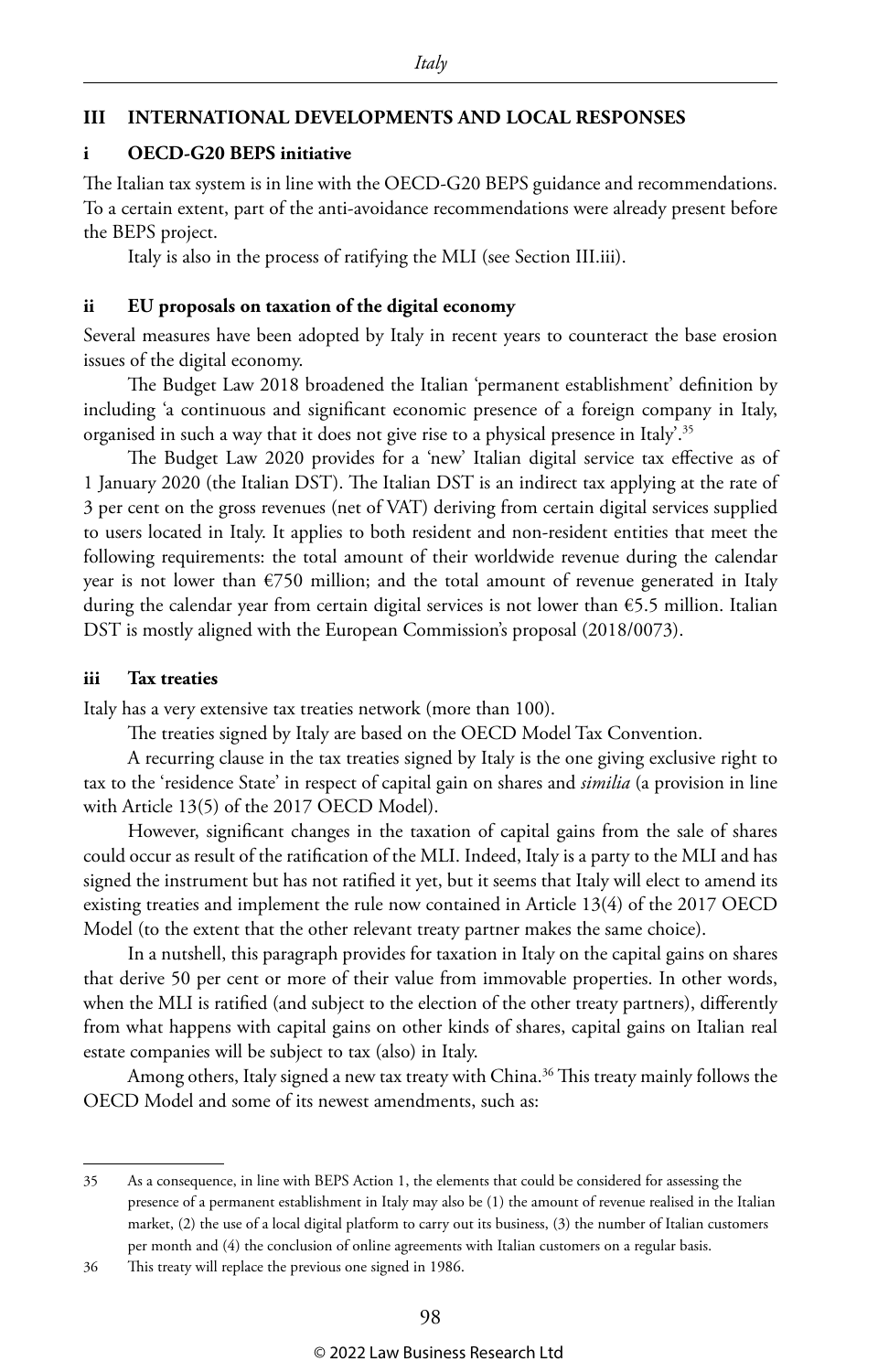- the new Article 4(3) of the 2017 OECD Model;<sup>37</sup>
- *b* the new Article 13(4) of the 2017 OECD Model;<sup>38</sup> and
- the new preamble.<sup>39</sup>

Article 10 provides for a 5 per cent withholding tax on dividend distributions if the recipient holds more than 25 per cent in the distributing company for more than 365 days and a 10 per cent withholding in all the other cases.

Article 11 provides for a general 10 per cent withholding on interest payments that can be reduced to 8 per cent or zeroed in specific circumstances.

Finally, Article 12 provides for a 10 per cent withholding on royalties. This 10 per cent withholding is applied to a tax base that can be halved in certain cases (leading to an actual 5 per cent taxation).

#### **iv Implementation and entry into force of DAC6 Directive provisions**

As of 2021, the Italian provisions implementing the DAC6 Directive entered into force. Pursuant to the implemented rules, intermediaries and taxpayers are required to report to the Italian tax authorities the set-up of certain cross-border transactions meeting some specific hallmarks. The existence of such hallmarks has been deemed to be symptomatic of aggressive tax planning arrangements.

#### **IV RECENT CASES**

#### **i No look-through approach can apply to the Loan WHT Exemption Regime**

The Italian tax authorities have recently issued a statement of practice (*Risposta* 125/2021) clarifying some aspects relating to the scope of the Loan WHT Exemption Regime provided for by medium to long-term loans granted by, among others, (1) EU credit institutions, (2) EU insurance companies and (3) institutional investors subject to regulatory supervision in their country of establishment to Italian enterprises.

In particular, the statement of practice clarified that:

- *a* loans can be considered as having a medium to long term if the repayment date falls after 18 months;
- *b* the regulatory supervision has to be verified either at the entity level or at its management company level; and
- *c* no look-through approach can be applied (i.e., the eligible entity needs to be the direct recipient of the interest paid).

#### **ii UK and other non-EU banks do not qualify for the Loan WHT Exemption Regime**

With statement of practice No. 839 of 21 December 2021 (*Risposta* 839/2021), the Italian tax authorities clarified that credit institutions established in the UK cannot benefit from the Loan WHT Exemption Regime for the following reasons:

<sup>37</sup> Providing for a mutual agreement procedure in case of double-resident entities.

<sup>38</sup> Already described above.

<sup>39</sup> Referring to the abuse of treaty law, as recommended by BEPS Action 6.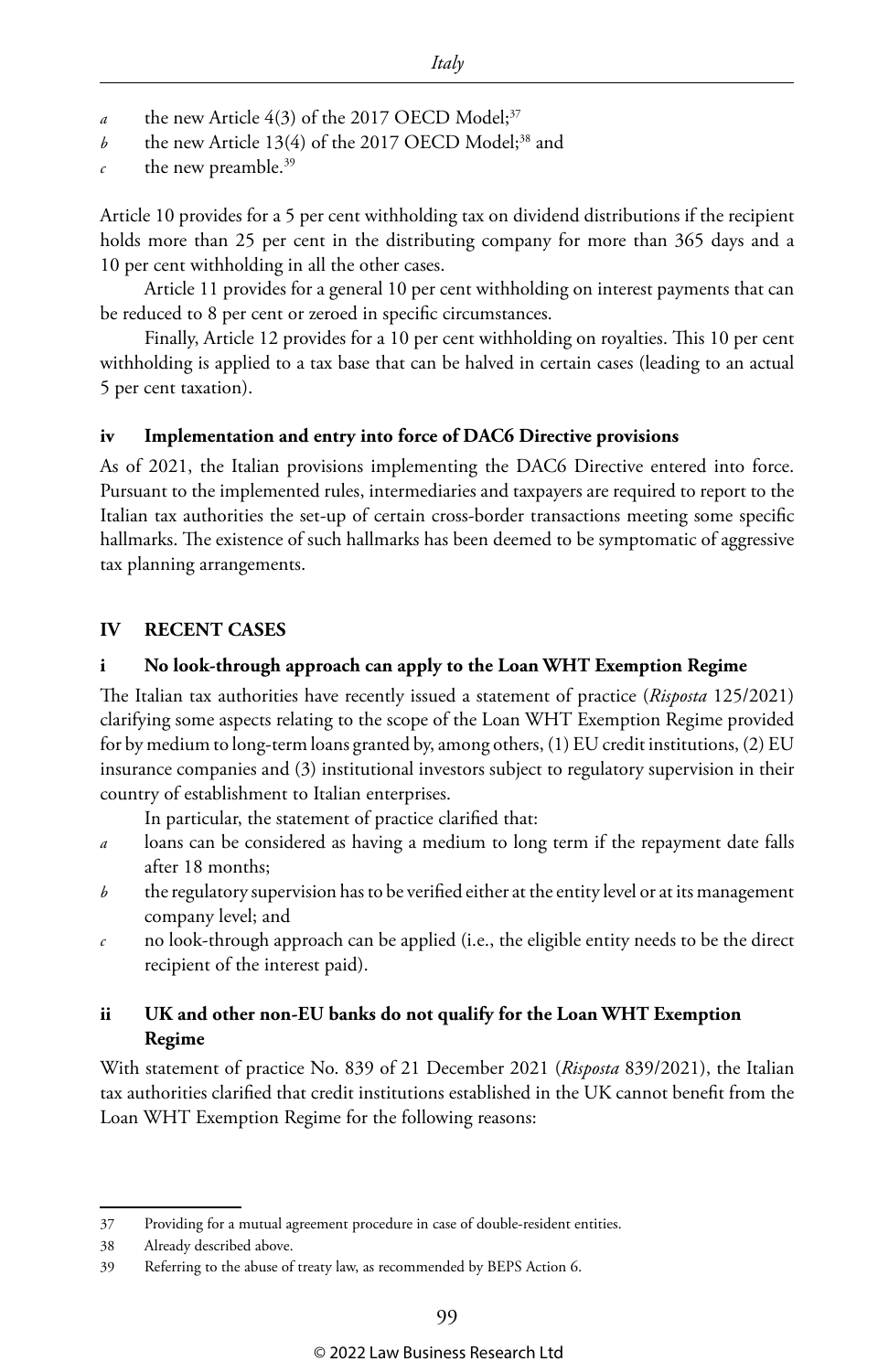- *a* as a result of Brexit, the UK is no longer an EU Member State; thus, UK credit institutions cannot be considered as EU credit institutions for the purposes of the exemption; and
- *b* non-EU credit institutions, such as UK credit institutions, cannot be considered as white-listed institutional investors for the purposes of the exemption at stake because, by making reference to EU credit institutions, the relevant legislation makes apparent the intention of the Italian legislator to exclude non-EU banks from the scope of application.

#### **iii Clarifications on the tax treatment of dividends paid by Italian companies to tax-transparent entities**

With statement of practice No. 258 of 19 April 2021, Italian tax authorities clarified the treatment applicable, for Italian withholding tax purposes, to dividends paid by an Italian-resident company to a Swiss *Fond Commun de Placement*, a fiscally transparent entity, which was participated by a Swiss foundation.

Italian tax authorities specify that the Swiss *Fond Commun de Placement* cannot have access to the benefits set forth in the tax treaty between Italy and Switzerland because the entity, being a fiscally transparent entity, did not qualify as a Swiss-resident person for the purposes of the tax treaty. However, Italian tax authorities confirm that, in accordance with the principles set forth by the OECD in its 1999 Report on The Application of the OECD Model Tax Convention to Partnerships, participants in foreign investment vehicles (FIVs) are entitled, with regard to dividends paid by Italian-resident companies to FIVs, to claim the benefits granted by the tax treaty signed between their state of residence and Italy (being the state of source) in cases in which:

- *a* these dividends are attributed to FIV participants and taxed in their hands, regardless of any actual distributions; or
- *b* FIV income (which includes these dividends) is actually distributed to the participants at least once a year pursuant to specific by-law provisions and taxed in their hands.

Based on the above, Italian tax authorities concluded that the Swiss foundation could claim the application of Article 10 of the tax treaty between Italy and Switzerland because, under Swiss law, income of the *Fond Commun de Placement* was attributed to the foundation and taxed in its hands, regardless of any actual distribution.

#### **iv Tax-efficient transactions**

Italy has amended its securitisation law to, among other things, foster the non-performing loan (NPL) market also by reducing the tax burden related to this kind of transaction.

Indeed, securitisation vehicles may set up a vehicle (a real estate operating company ('ReoCo')) to purchase, manage (including renting out) and also sell the real estate properties that were used as collateral for the NPLs. By doing so, the securitisation vehicles may use the flows deriving from such real estate properties to repay their noteholders. This also gives the opportunity to avoid real estate properties being sold at auction for a value lower than the fair market one.

From a direct tax perspective, in principle, all the flows deriving from the management and sale of the real estate properties are not taxed at the level of ReoCos or at the level of the securitisation vehicle.

#### © 2022 Law Business Research Ltd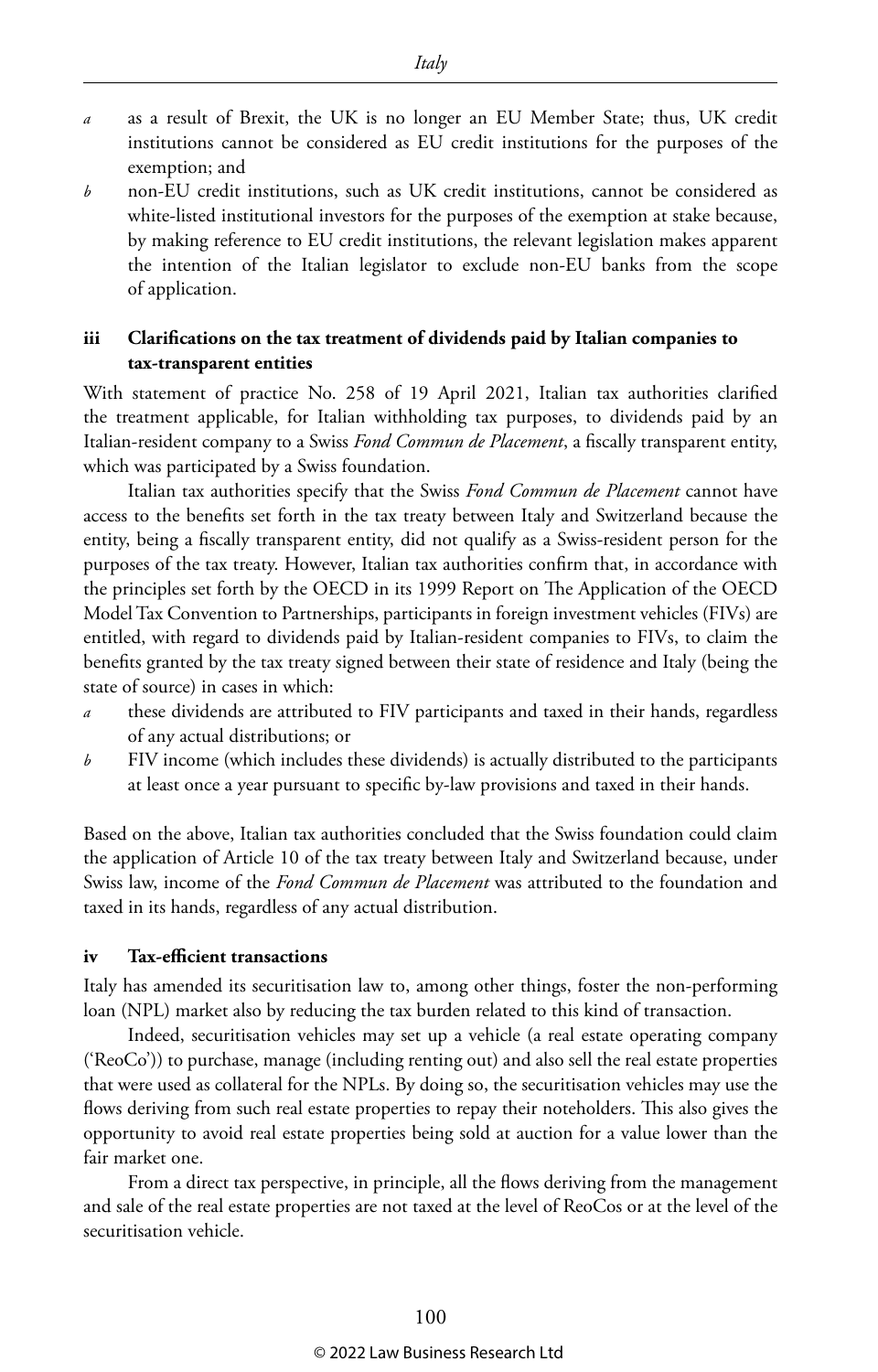Finally, under certain circumstances, this type of transaction may benefit also from reduced indirect taxes in respect of, among other things, the acquisition and the sale of the real estate properties by ReoCos.

#### **V OUTLOOK AND CONCLUSIONS**

The pandemic and resulting healthcare crisis have highlighted the need for a deep-seated reform of the Italian tax system. The Italian government has acknowledged this urgency, and important proposals for change are expected in the coming years. The important amount of grants and loans that will be granted to Italy in the next six years will also help to back the impact of the expected tax reform. The few changes introduced in 2021, other than those aimed at offering real and immediate support to the sectors most affected by the pandemic, nonetheless kept the aim of attracting foreign investors (especially in respect of real estate and private equity investments).

Italy is strengthening its legal framework, being one of the most advanced countries in the implementation of anti-abuse laws in compliance with BEPS guidelines and the EU directives and reporting duties (e.g., the Foreign Account Tax Compliance Act, the Common Reporting Standard and DAC6).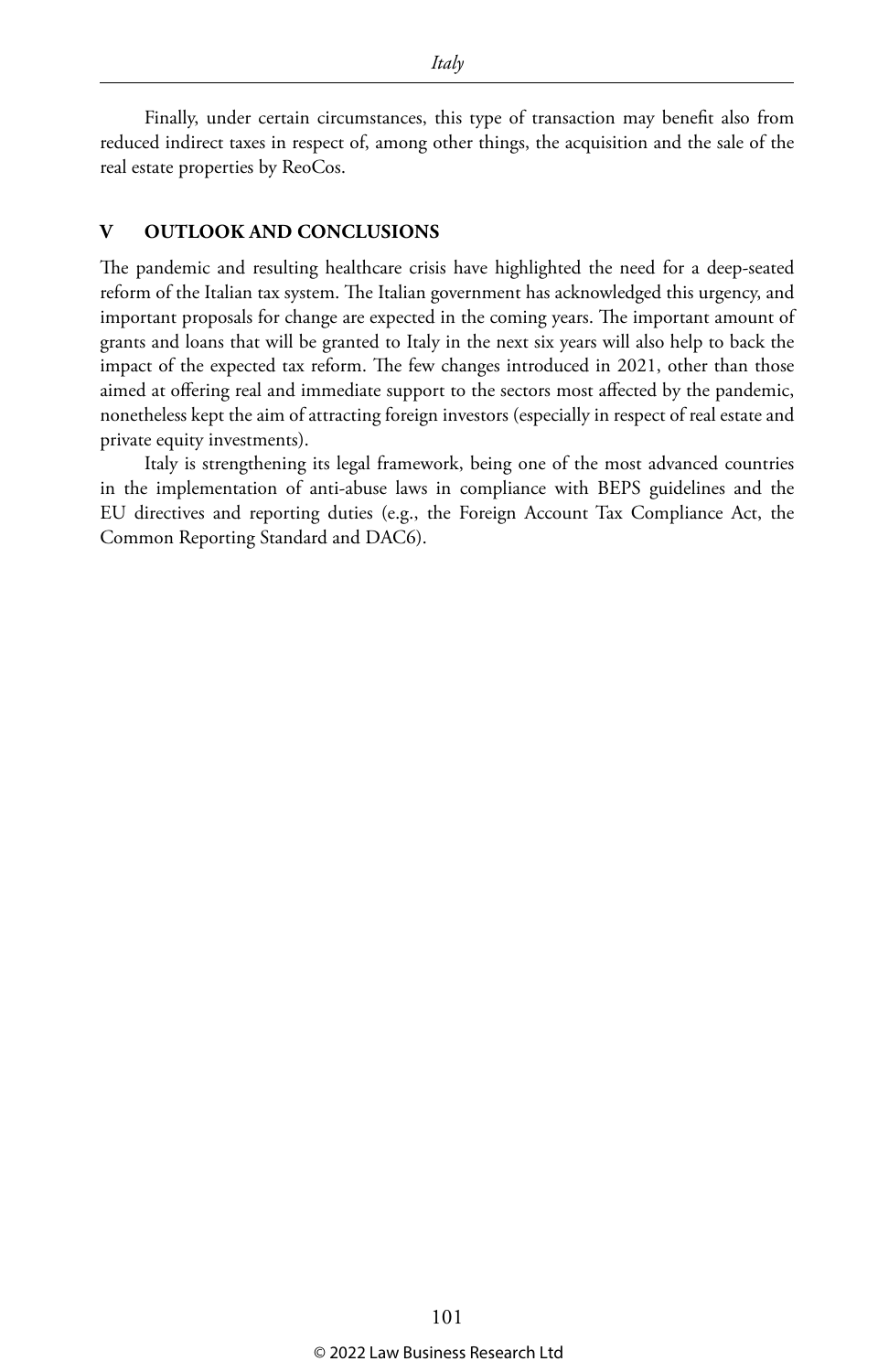## ABOUT THE AUTHORS

#### **FABIO CHIARENZA**

*Gianni & Origoni*

Fabio Chiarenza is the head of the tax department.

He has extensive experience in all areas of taxation, with particular focus on M&A, corporate and structured finance, real estate, private equity and planning for individuals. He advises domestic and foreign investment banks and companies in connection with the structuring of investments. Fabio is frequently involved in the tax aspects of cross-border M&A transactions, innovative securitisations, structured financial products and derivatives, and also advises clients during audits and assessments and assists them in relation to litigation and tax rulings.

#### **VITTORIO ZUCCHELLI**

#### *Gianni & Origoni*

Vittorio Zucchelli specialises in tax matters relating to domestic and international M&A transactions as well as transfer pricing and supply chain restructurings. He advises large domestic companies with reference to their Italian and foreign tax matters. Prior to joining the firm, he worked for a leading international tax firm.

#### **CARMEN ADELE PISANI**

#### *Gianni & Origoni*

Carmen Adele Pisani specialises in tax matters relating to domestic and international M&A transactions as well as private equity investments, structured finance and securitisations. Her areas of expertise also include tax litigation.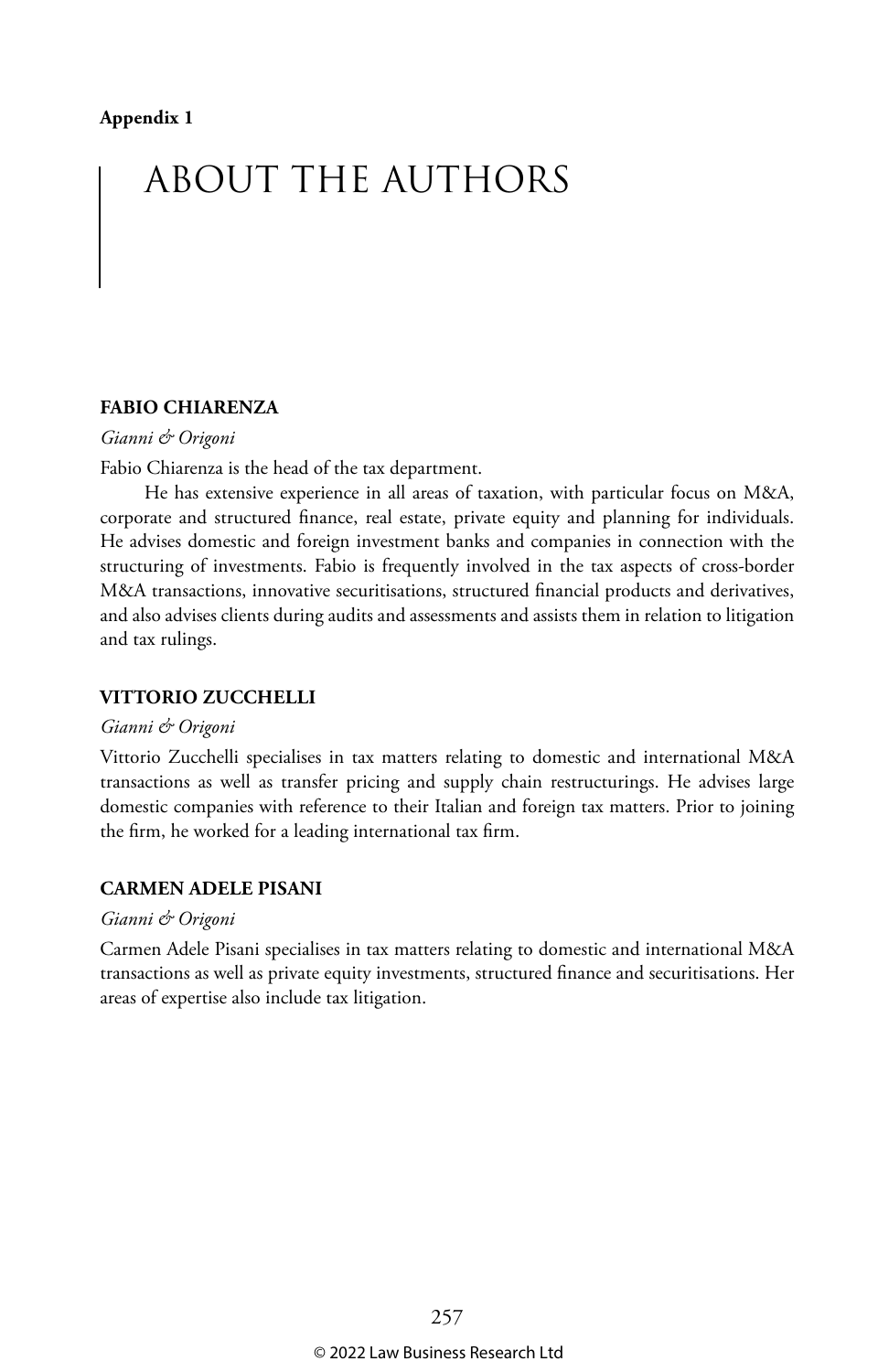#### **GIANNI & ORIGONI**

Via delle Quattro Fontane 20 00184 Rome Italy Tel: +39 06 478751 Fax: +39 06 4871101 fchiarenza@gop.it vzucchelli@gop.it capisani@gop.it www.gop.it